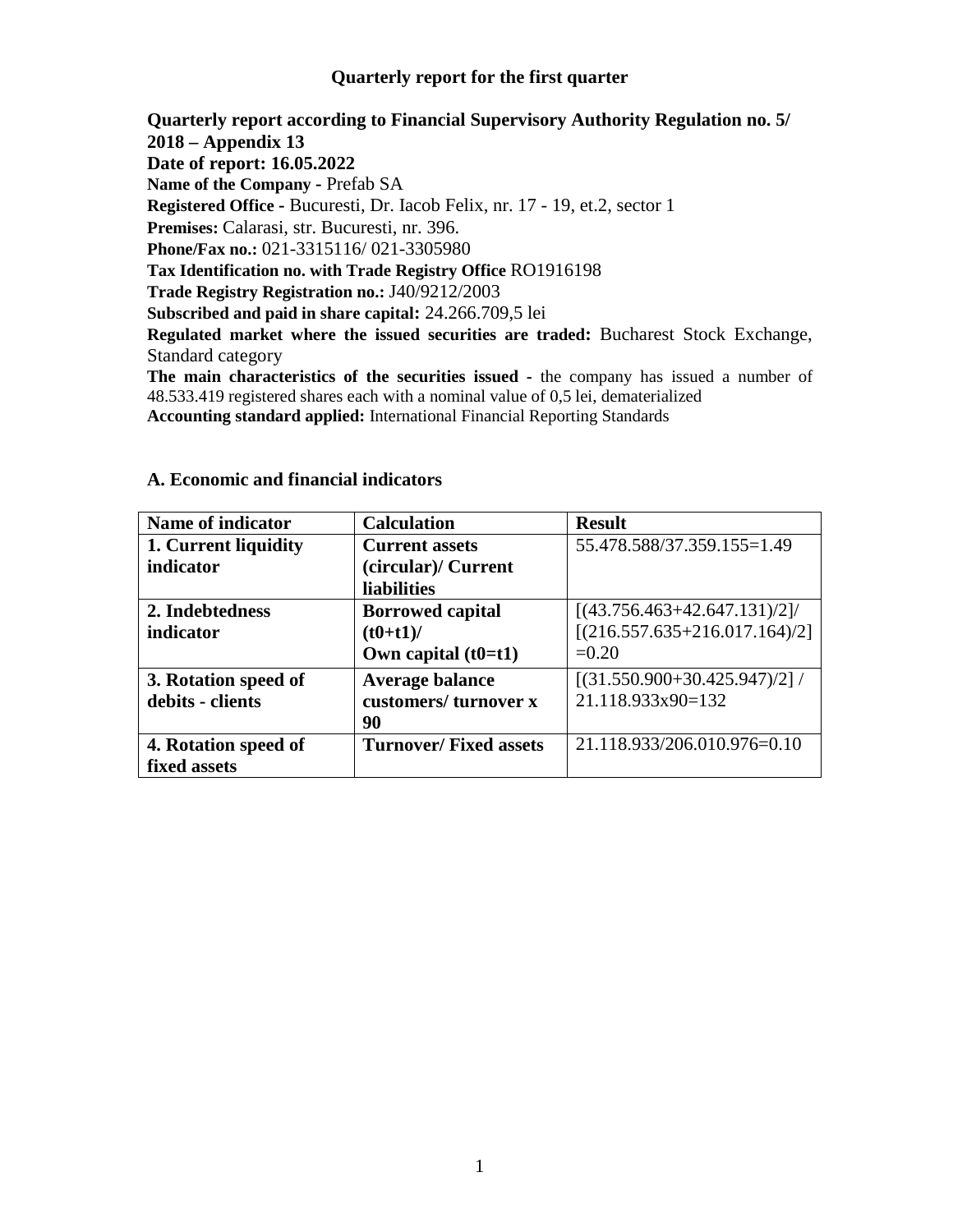# **B. Other information**

# **1. Economic and financial statement**

# **a. STATEMENT OF FINANCIAL POSITION - lei**

|                                 | 01.01.2022  | 31.03.2022     |
|---------------------------------|-------------|----------------|
| Tangible assets                 | 204.592.255 | 202.811.884    |
| Intangible assets               | 27.443      | 24.297         |
| Investment property             | 2.999.000   | 2.999.000      |
| Investments in affiliates       | 168.969     | 168.969        |
| <b>Biological</b> assets        | 7.085       | 6.826          |
| <b>TOTAL INTANGIBLE</b>         | 207.794.752 | 206.010.976    |
| <b>ASSETS</b>                   |             |                |
| <b>Stocks</b>                   | 24.076.052  | 24.606.761     |
| Trade receivables and other     | 31.550.900  | 30.425.947     |
| receivables                     |             |                |
| Cash and cash equivalents       | 516.208     | 445.880        |
| Other assets (Prepayments)      | 389.693     | 1.062.040      |
| <b>TOTAL CURRENT ASSETS</b>     | 56.532.853  | 56.540.628     |
| <b>1.TOTAL ASSETS</b>           | 264.327.605 | 262.551.604    |
| Share capital                   | 24.266.709  | 24.266.709     |
| Other equity items              | (464.592)   | (464.592)      |
| Equity premium                  | 14.305.342  | 14.305.342     |
| <b>Revaluation reserves</b>     | 117.173.624 | 117.173.624    |
| Reserves                        | 41.425.006  | 41.425.006     |
| Retained earnings except that   | 9.552.175   | 19.851.546     |
| from the adoption for the first |             |                |
| time of IAS 29                  |             |                |
| Profit at the end of the        | 10.921.106  | $-540.471$     |
| reporting period                |             |                |
| Distribution of profit          | 621.735     | $\Omega$       |
| 2. TOTAL EQUITY                 | 216.557.635 | 216.017.164    |
| Long term loans                 | 5.167.158   | 4.823.384      |
| Trade debts - suppliers         | $\theta$    | $\overline{0}$ |
| Other debts including long-     | 464.592     | 464.592        |
| term tax                        |             |                |
| <b>TOTAL LONG-TERM</b>          | 5.631.750   | 5.287.976      |
| <b>LIABILITIES</b>              |             |                |
| Trade payables and other        | 21.941.095  | 16.807.208     |
| payables                        |             |                |
| Short term loans                | 16.186.619  | 20.551.947     |
| <b>TOTAL SHORT-TERM</b>         | 38.124.714  | 37.359.155     |
| <b>LIABILITIES</b>              |             |                |
| <b>Subsidies for investment</b> | 4.013.507   | 3.887.309      |
| <b>3. TOTAL LIABILITIES</b>     | 264.327.605 | 264.551.604    |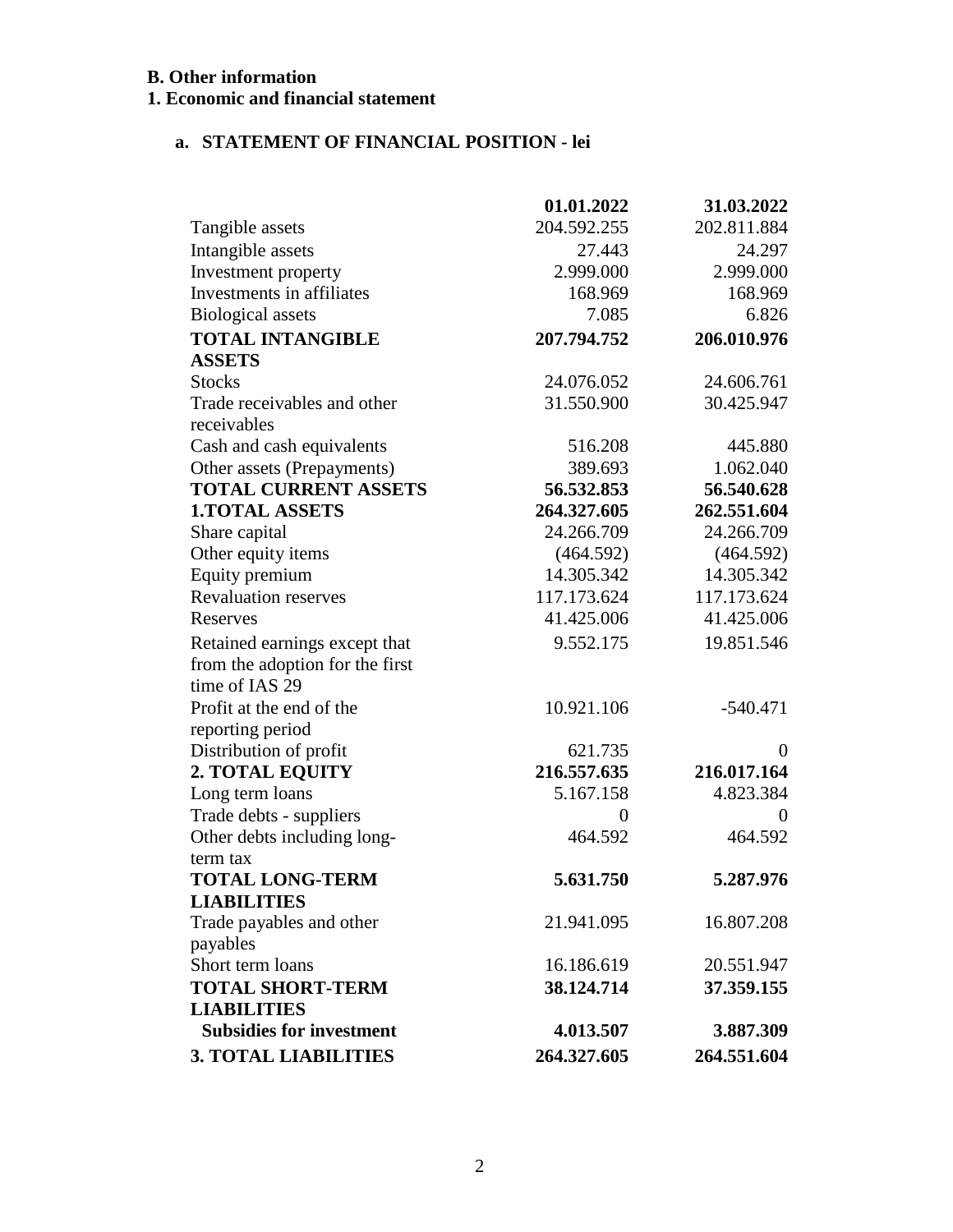# **b. STATEMENT OF REVENUE AND EXPENDITURE - lei**

|                                                                     | 31.03.2021       | 31.03.2022       |
|---------------------------------------------------------------------|------------------|------------------|
| <b>NET TURNOVER</b>                                                 | 20.864.451       | 21.118.933       |
| Variation of finished products stocks and<br>production in progress | 2.323.248        | (354.996)        |
| Revenue from production of tangible assets                          | $\overline{0}$   | $\theta$         |
| Other revenue                                                       | 268.855          | 164.447          |
| <b>OPERATING REVENUES - TOTAL</b>                                   | 23.456.554       | 20.928.384       |
| Raw materials and consumables used                                  | 9.114.436        | 7.996.529        |
| Other material expenses                                             | 457.390          | 372.326          |
| Other external expenses (for energy and                             | 2.503.972        | 5.616.817        |
| water)                                                              | $\overline{0}$   | 14.205           |
| Expenses on goods                                                   | (1.969)          | (6.680)          |
| Trade discounts received                                            | 3.583.680        | 3.214.456        |
| Staff costs, aut of which                                           | 3.501.957        | 3.141.224        |
| - Wages and allowances                                              | 81.723           | 73.232           |
| - Expenses with insurance and social                                |                  |                  |
| protection                                                          | 2.337.321        | 2.359.601        |
| Value adjustments on intangible and                                 |                  |                  |
| tangible assets, property investments and                           | 2.337.321        | 2.359.601        |
| biological assets measured at cost                                  |                  |                  |
|                                                                     |                  |                  |
| Expenses                                                            | $\overline{0}$   | $\boldsymbol{0}$ |
| Revenues                                                            | $\boldsymbol{0}$ | $\boldsymbol{0}$ |
| Value adjustments on current assets                                 | $\overline{0}$   | $\overline{0}$   |
| <b>Expenses</b>                                                     |                  |                  |
| Revenues                                                            | 1.380.457        | 1.684.338        |
| Other operating expenses, aut of which                              | 1.119.338        | 1.477.965        |
| - Expenses on external supply                                       | 179.556          | 203.211          |
| - Expenses with other taxes, fees and similar                       |                  |                  |
| payments                                                            | 81.563           | 3.162            |
| - Other expenses                                                    |                  |                  |
| <b>OPERATING EXPENSES - TOTAL</b>                                   | 19.375.287       | 21.251.592       |
| <b>OPERATING PROFIT OR LOSS</b>                                     | 4.081.267        | (323.208)        |
| Income from exchange rate differences                               | 26.514           | 1.333            |
| Interest income $+$ other financial income                          | 21               | 16               |
| <b>FINANCIAL REVENUE</b>                                            | 26.535           | 1.349            |
| Interest expenses                                                   | 322.839          | 206.226          |
| Other financial expenses                                            | 43.024           | 12.386           |
| <b>FINANCIAL EXPENSES</b>                                           | 365.863          | 218.612          |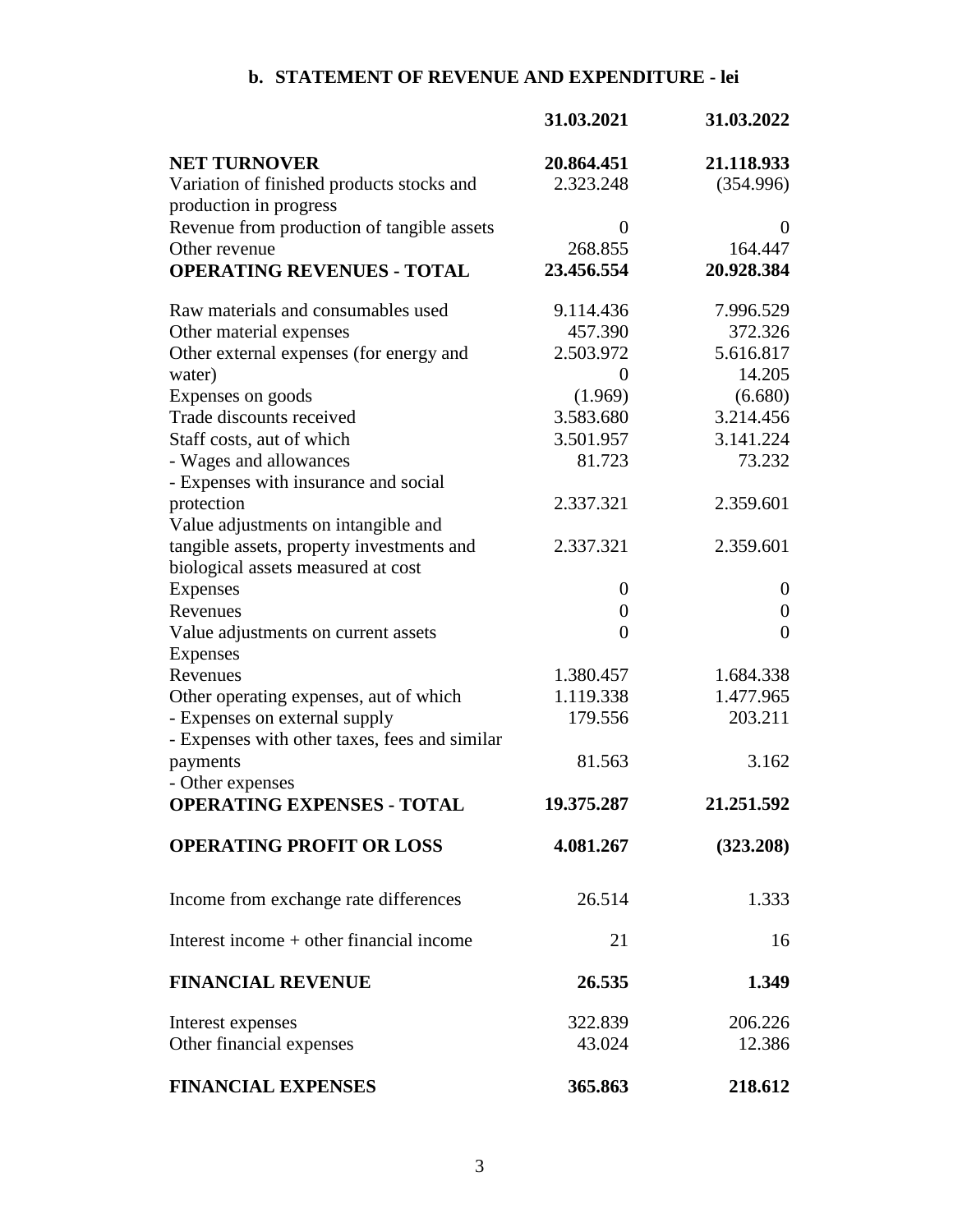| <b>FINANCIAL PROFIT OR LOSS</b> | (339.328)  | (217.263)  |
|---------------------------------|------------|------------|
| <b>TOTAL REVENUE</b>            | 23.483.089 | 20.929.733 |
| <b>TOTAL EXPENSES</b>           | 19.741.150 | 21.470.204 |
| <b>GROSS PROFIT</b>             | 3.741.939  | (540.471)  |
| Tax revenue                     | 516.260    | 0          |
| <b>NET PROFIT</b>               | 3.225.679  | (540.471)  |

#### **EXPLANATORY NOTES to the interim individual situations prepared on 31.03.2022**

Russia's invasion of Ukraine on 24 February 2022 has triggered a war in Europe that threatens the entire world order. The conflict has caused an inflationary shock that has manifested itself strongly in all sectors of the national economy on the supply side of natural gas, oil-fuel, industrial raw materials causing price increases and bottlenecks in production chains, already affected by the COVID-19 pandemic.

The decrease in the supply of raw materials and energy products and, on the other hand, the increase in prices and the decrease in the purchasing power of consumers caused the reduction of the company's production activity in the first quarter of 2022.

The health crisis caused by COVID-19, has in turn influenced the economic environment in the last two years, having multiple negative implications for its functioning.

In these special conditions, which the economic environment has never experienced before, the company has paid increased attention to its activities and has acted prudently in its management.

At present the most worrying phenomenon is the increase in inflation, which is causing a decrease in demand in the building materials market due to the decrease in purchasing power and the orientation towards existing products by consumers.

Under these conditions, on 31 March 2022 compared to the same period in 2021, there is a bottleneck in the building materials market due to the decrease in purchasing power, and in the market for precast reinforced and prestressed concrete, electrical poles, highway elements, prefabricated parts for hypermarkets or supermarkets, beams for road bridges, the cause is the lack of large projects for national infrastructure and skilled labour, the market remains at a low level due to financial bottlenecks in national investment.

The economic climate is still characterized by excessive and changing taxation, with the risk of increasing taxes and duties to finance public expenditure, cumbersome legislation, excessive bureaucracy in obtaining the necessary permits and authorizations for operations, currency risk with influence on the price of some raw materials and materials.

The turnover registered as of 31.03.2022 is up by 1.22% compared to that registered as of 31.03.2021, the increase in this indicator being due to the increase in sales prices.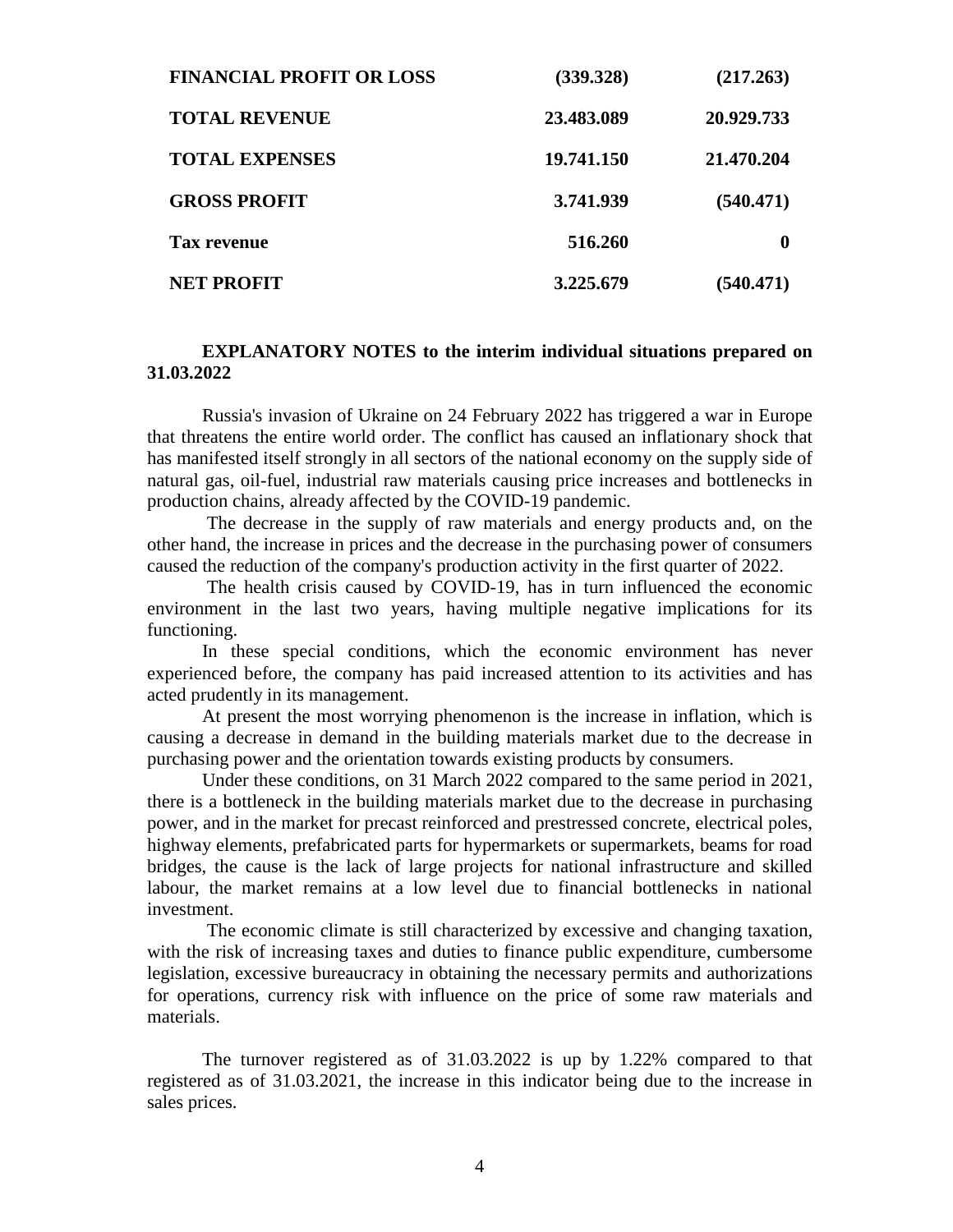The operating result recorded a depreciation on 31.03.2022, -323.208 lei, compared to 4.081.267 lei, recorded on 31.03.2021, the decrease being due to the current economic context of reduction of activity.

The financial result recorded on 31.03.2022 is -217.263 lei, compared to - 339.328 lei recorded in the same period of 2021, a decrease due to bank loan repayments made in this period, as the interest rate curve is increasing.

The value of fixed assets decreased by 0.86 %, from 207,794,752 lei (31.12.2021) to 206,010,976 lei (31.03.2022), a decrease due to depreciation of land and buildings, technical installations and machinery, other installations, equipment and furniture.

The value of current assets and other assets increased by 0.01 %, from 56,532,853 lei (31.12.2021) to 56,540,628 lei (31.03.2022), while net current assets increased to 18,676,678 lei compared to 17,903,345 lei as of 31.12.2021.

Total liabilities remain in the same range of values, recording a decrease of 2.54%, from 43,756,463 lei (31.12.2021) to 42,647,131 lei (31.03.2022).

As of 31.03.2022, total income of 20,929,733 lei was realised, representing 89.13% of the income realised in the same period of 2021 and total expenditure of 21,470,204 lei, representing 108.75% of the expenditure realised in the same period of 2021. Under these conditions the gross result is (540,471) lei, a significant loss, depreciation compared to the results recorded in the same period of 2021.

During 2022 no significant mergers or reorganizations of the company were made and no main assets of the company were sold.

#### **2. Analysis of the Company's business**

#### **2.1. Present and analyze events or factors of uncertainty that affects or could affect the company's liquidity, compared to the same period of the last year.**

 During 2022, there were various risks, but they were predictable and properly managed by the management of the company, situation that has generated no substantial additional costs.

The company is exposed to the following risks:

- Credit risk
- Liquidity risk
- Market risk
- Currency risk
- Operational risk
- Risk related to balancing cost
- Tax risk
- Medical risks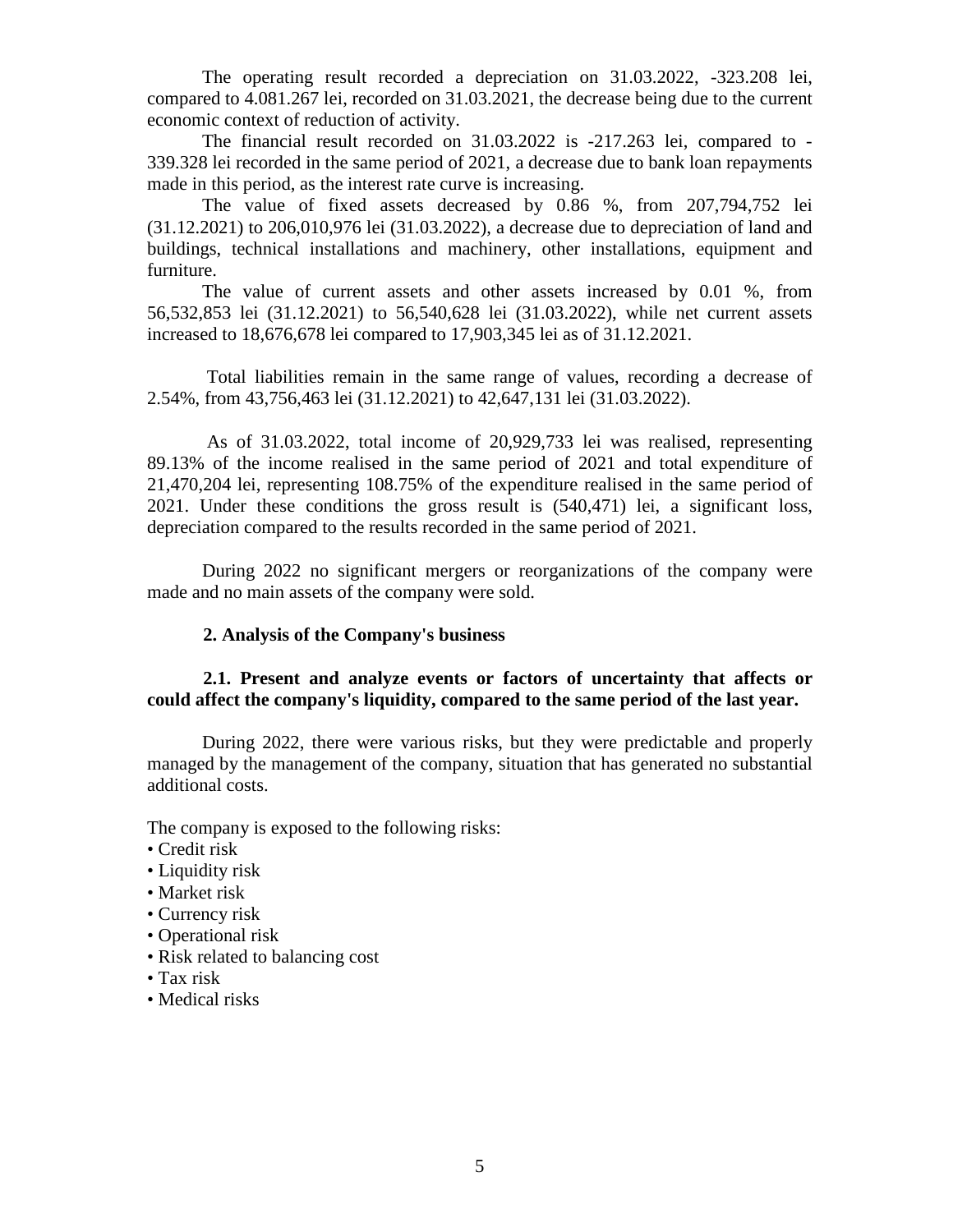# **Credit risk**

The credit risk is the risk that the Company incurs a financial loss due to a nonfulfillment of contractual obligations by a customer or counterparty to a financial instrument and this risk mainly result from the trade receivables.

The Company's exposure to credit risk is influenced mainly by the individual characteristics of each customer and of the country in which it operates. Most clients of Company operates in Romania.

The main financial instruments used by the Company of which arise risks relating to financial instruments, are:

- Trade receivables and other receivables
- Cash and cash equivalents
- Investments in equity affiliates, classified according to IAS 39 in "financial assets available for sale"
- Trade liabilities and other liabilities

# **Liquidity risk**

The liquidity risk is the risk that the Company may encounter difficulties in fulfilling the obligations related to liabilities that are settled in cash or in another financial asset transfer. The Company's approach on liquidity risk is to ensure, to the extent possible, that it always hold sufficient liquidity to meet the liabilities when they become due, both under normal conditions and under stress, without incurring unacceptable losses or jeopardizing the Company's reputation.

The Company has committed long-term loans.

To counteract this risk factor, the Company has applied restrictive policies of delivery of products to uncertain customers. An important role was played by the Company's policy to require in some cases the payment in advance of the products delivered and a careful selection of new customers depending on their creditworthiness and financial discipline. There was requested guarantees for delivery contracts and tried to reduce the number of days of claims payment by customers of Company established by contract. There were extended the warranty contracts with mortgage in favor of banks with whom we have open credit lines and letters of guarantee so that we can pay our obligations in the event of a cash shortages.

#### **Market risk**

The market risk is the risk that market prices variation, such as exchange rate, interest rates and market demand reduction, to affect the Company's revenues.

Market risk - instability in the sale market for building materials, characterized by a significant drop in demand, a prevent risk through market research and marketing policies. The risk of price volatility in electricity, gas, metals, diesel was prevented by finding new suppliers or renegotiating the contracts with the traditional suppliers.

#### **Exposure to interest rate risk**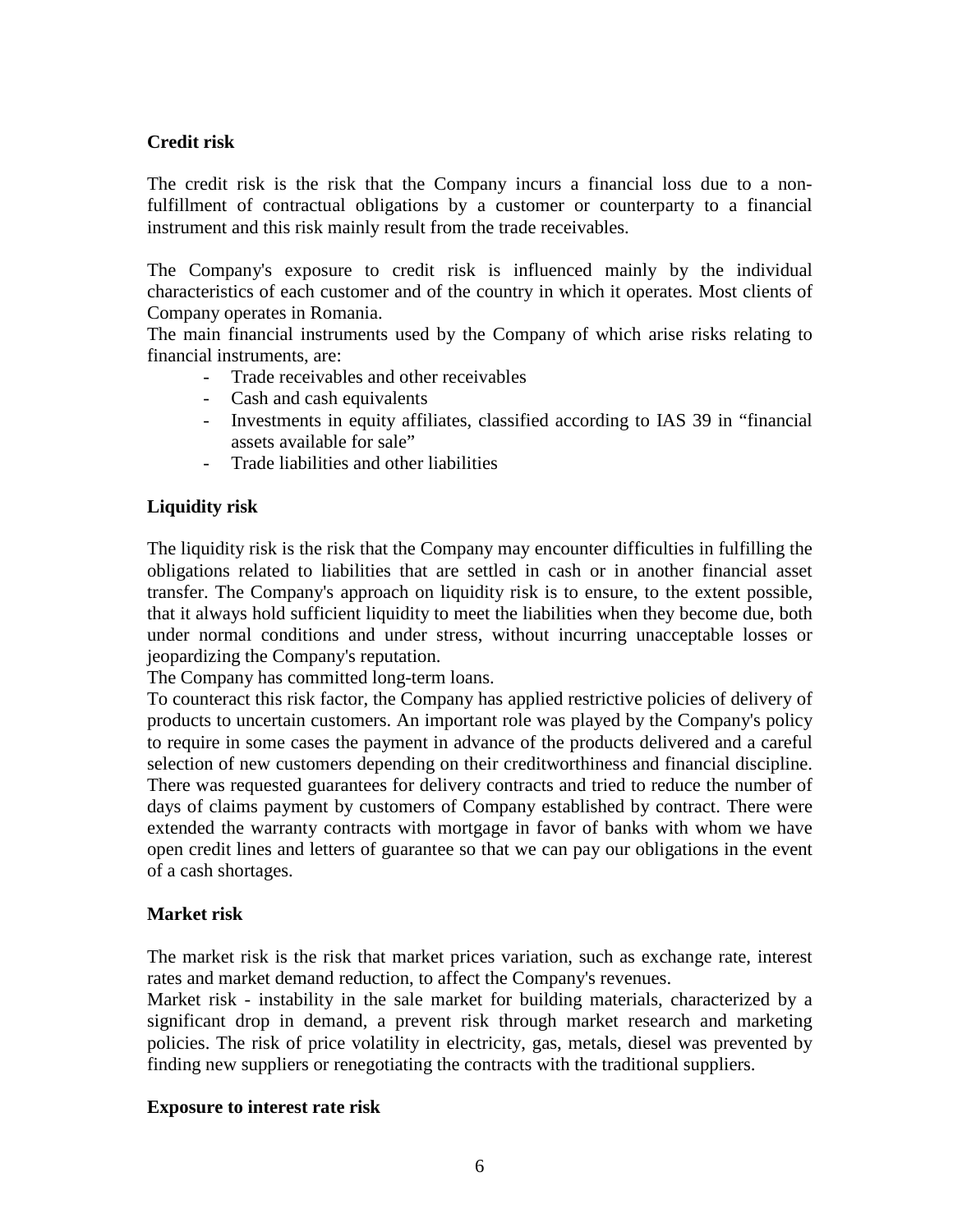The Company's exposure to the risk of interest rate changes refers mainly to variable interest bearing loans that the Company has for long-term.

#### **Interest rate risk management**

In order to manage the interest rate risk, the Company's liabilities are analyzed in terms of fixed and variable debt, of currencies and maturities.

#### **Currency risk**

The Company has transactions and loans in other currency than the functional currency (RON).

The transactions made in foreign currencies are converted into Lei on the rate of exchange ruling at the transaction date.

The foreign exchange rate variations risk generally was prevented by an appropriate management, in the conditions of this economic crisis.

#### **Operational risk**

The operational risk is the risk of direct or indirect loss from a range of causes associated to the processes, staff, technology and infrastructure of Company and from external factors, other than the credit, the market and the liquidity risk, such as those arising from legal and regulatory requirements and the generally accepted standards regarding the organizational behavior. The Company is exposed to the risk of disasters too. In these conditions, the Company acted towards concluding insurance policies to protect against disasters the company assets.

The operational risks come from all the Company's operations. The main responsibility of developing and implementing controls related to operational risk turns to the entity's management. The responsibility is supported by the Company's development of general standards of operational risk management in the following areas:

- Requirements of separation of duties
- Alignment with legal and regulatory requirements
- Documentation of controls and procedures

• Requirements for periodic review of operational risk to which the Company is exposed and the adequacy of controls and procedures to prevent the risks identified

• Requirements for reporting the operational losses and proposals to remedy the causes that generated them

- Develop some business continuity plans
- Development and professional training
- Setting ethical standards
- Preventing the risk of litigation, including the insurance, where applicable
- Minimizing the risks, including the efficient use of insurance, where appropriate

#### **Risk related to balancing cost**

This risk is specific to the activity on the production and sale of electricity and it is generated by any unrealistic forecasting of quantities and delivery hourly volumes of electricity supply which may impact the financial situation by occurrence of additional costs for balancing. It is estimated that this risk is reduced due to the forecasting activity carried out by the special department of the entity.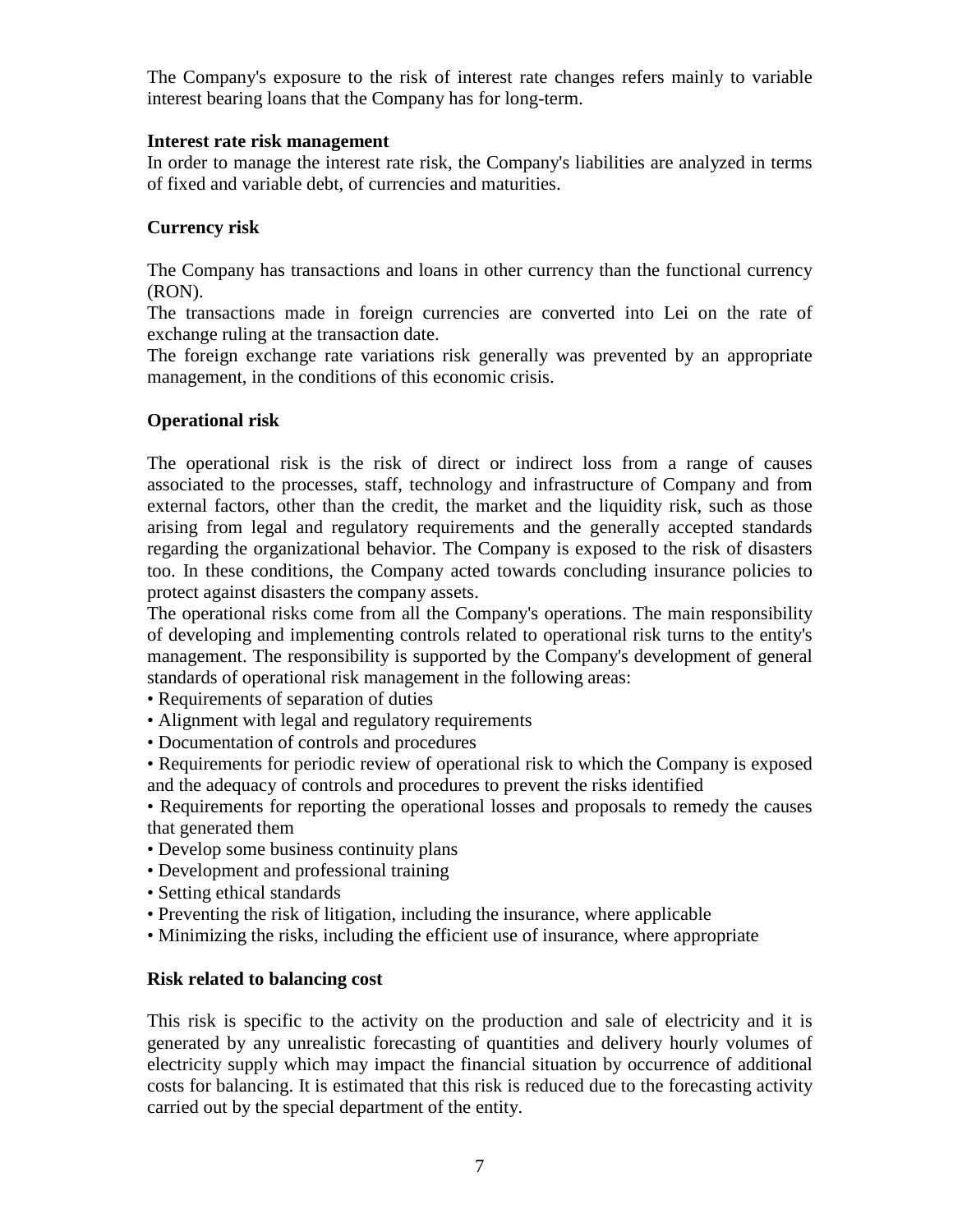## **Tax risk**

From January 1, 2007, following the accession of Romania to the European Union, the Company had to obey the EU regulations and consequently, it was prepared for the implementation of the changes bring by the European legislation.

The Company has implemented these changes, but the way of their implementation remains open to tax audit for 5 years or even 7 years, starting with the financial year 2009.

The interpretation of texts and the practical implementation of the procedures of new applicable tax regulation harmonized with the European legislation, may vary from entity to entity and there is a risk that in some cases, the tax authorities could take a different position from that of the Company. It is possible that the Company continue to be subject to tax audits in so far as new tax rules are issued.

# **Medical risks**

The globalization of the infection with the new coronavirus COVID 19 causes negative effects such as:

- slowing down the supply activity;

- postponement/ decrease of sales;

- possible cases of staff illness or the childcare leave.

In the Company protective materials were distributed to employees consisting of gloves and masks, measures were taken to comply with hygiene and disinfection rules to prevent infection, procedures were established and specific measures were taken regarding the interaction between employees, between employees and collaborators, perimeters were established for the movement of personnel and vehicles, measures were taken regarding the limitation of entrances to the company in compliance with the schedules and hygiene norms, measures were taken regarding the transport of employees at and from work, and where possible, certain categories of non-productive staff have been chosen to work from home. The procedures and measures were displayed and were visible to all employees. Measures were taken to comply with the provisions of the military ordinances issued by the authorities during this period.

The major risk in case of infection with COVID 19 is to stop the production process and the entry of staff in isolation and quarantine, with serious consequences for the company's activity. At this time we cannot estimate the economic impact of this pandemic.

In the first 3 months of the year the company registered an approximately normal operation (including based on the stock of raw materials and products), but if the situation of infections at national and global level will escalate, with all the resulting repercussions (closure of businesses and stores, closure borders, the effects on the operation of the company could be amplified.

In February 2022, global geopolitical tensions escalated significantly following military interventions in Ukraine by the Russian Federation. As a result of these escalations, economic uncertainties in the energy and capital markets have increased, with global energy prices expected to be highly volatile in the foreseeable future. At the date of this report, management cannot reliably estimate the effects on the company's financial outlook and cannot rule out negative consequences for the business, operations and financial condition. Management believes that it is taking all necessary measures to support the sustainability and growth of the company's business in the current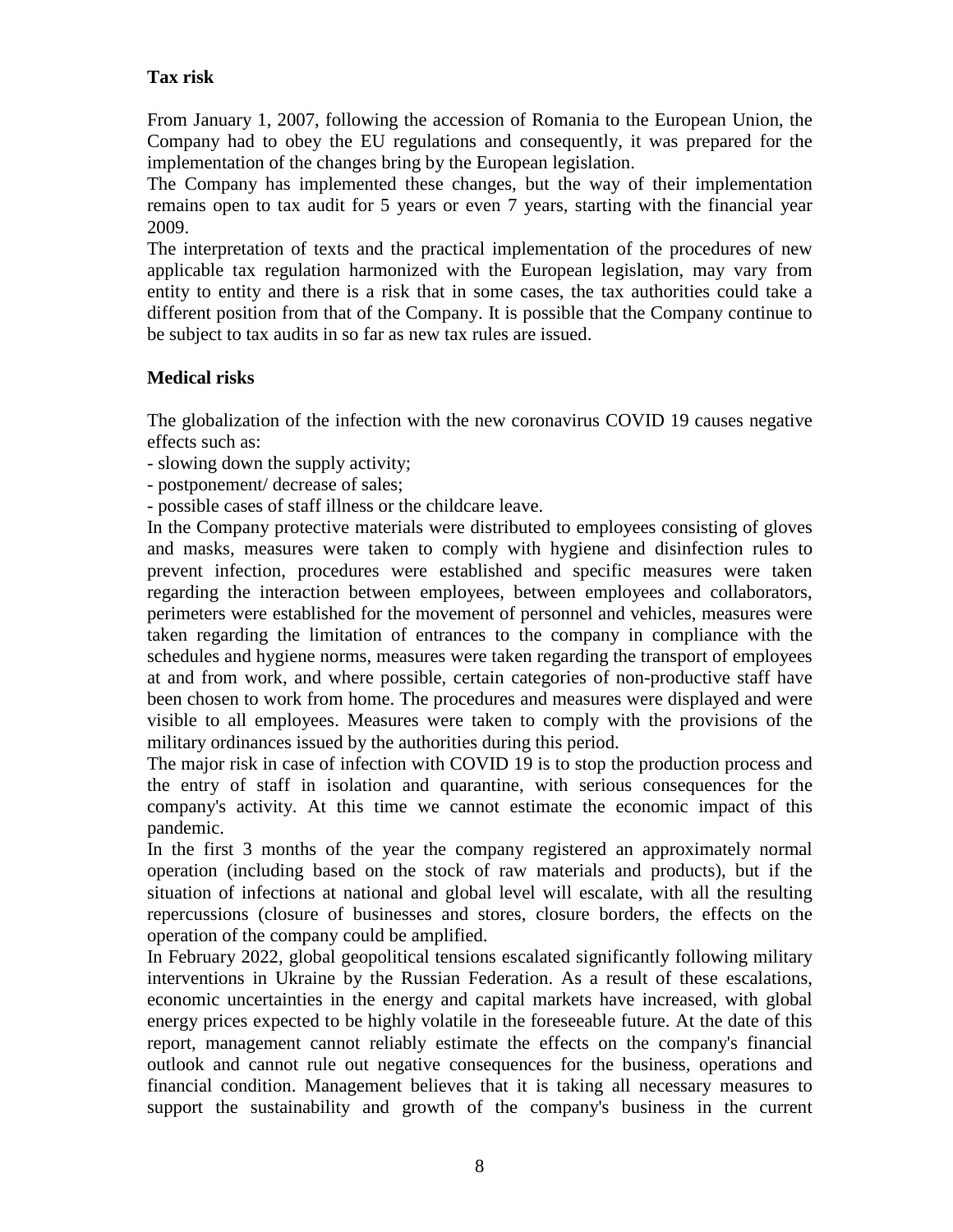circumstances and that the professional reasoning in these financial statements remains adequate. The risks are as presented above.

#### **The risk of war**

If the situation of the armed conflict in Ukraine escalates there is a risk of partial or total cessation of activity, rampant inflation, reduced trade and investment, increased taxation and bank interest, there may be material destruction and loss of life.

**2.2. Present and analyze the effects of capital expenditures, current or anticipated on the company compared to the same period of the last year.**

According to the Investment Program, equipment and means of transport have been purchased and will be purchased, in order to improve the commercial activity, the working microclimate, the automation of technological processes will continue, aspects that will determine the increase of labor productivity implicitly of the company's economic result.

The investments in 2022 will be made from own sources.

#### **2.3. Present and analyze economic changes that significantly affect the revenues from basic activity.**

#### **Among the factors that exerted a negative influence over the results of the company, we mention**:

- the war in Ukraine;
- energy crisis and rising prices for gas and electricity;
- inflation;
- pandemic caused by the new coronavirus;
- excessive and changing taxation;
- increase in prices for raw materials and fuel;
- increase in bank interest rates:
- accentuation of macroeconomic imbalances, with negative implications on the sales market;
- the penetration on the internal market of some products similar to those of the import company (fiber tubes - brick);
- inconsistency in the legislative field;
- excessive bureaucracy in obtaining the approvals and authorizations necessary for the functioning.

#### **3. Changes affecting the Company's share capital and management.** Not applicable

# **3.1. Describe any case in which the company was unable to respect its financial obligations during that period.**

Not applicable

 **3.2. Description of any changes regarding the rights of holders of securities issued by the company.**

Not applicable

#### **4. Significant transactions**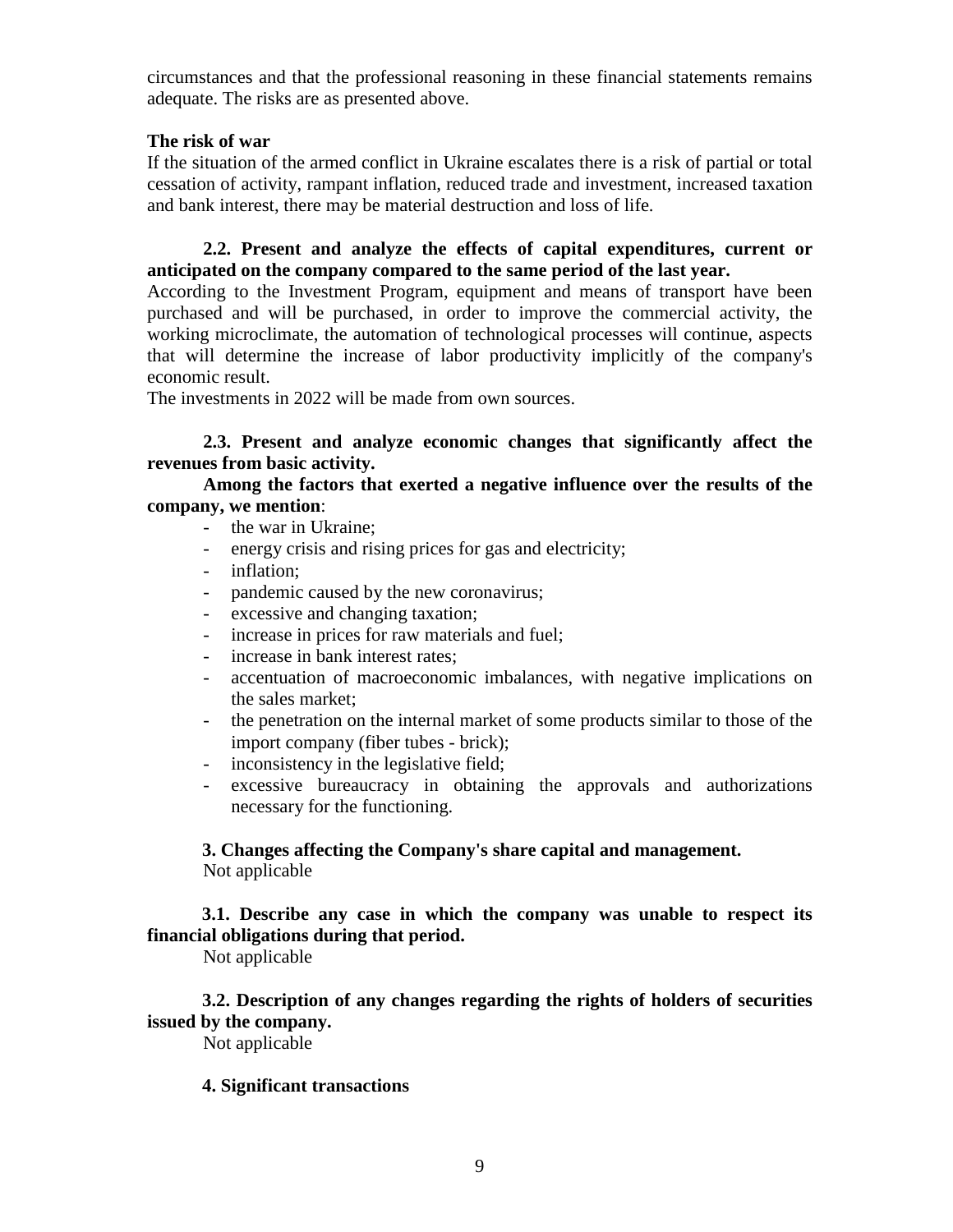For the issuers of shares, information on major transactions concluded by the issuer with persons acting in collaboration or in which these people were involved in the relevant time period.

Not applicable

**Chairman of the Board of Directors, <br>
Economic Director,<br>
<b>Ec. Boitan Daniela**<br> **Ec. Boitan Daniela Eng. Milut Petre Marian**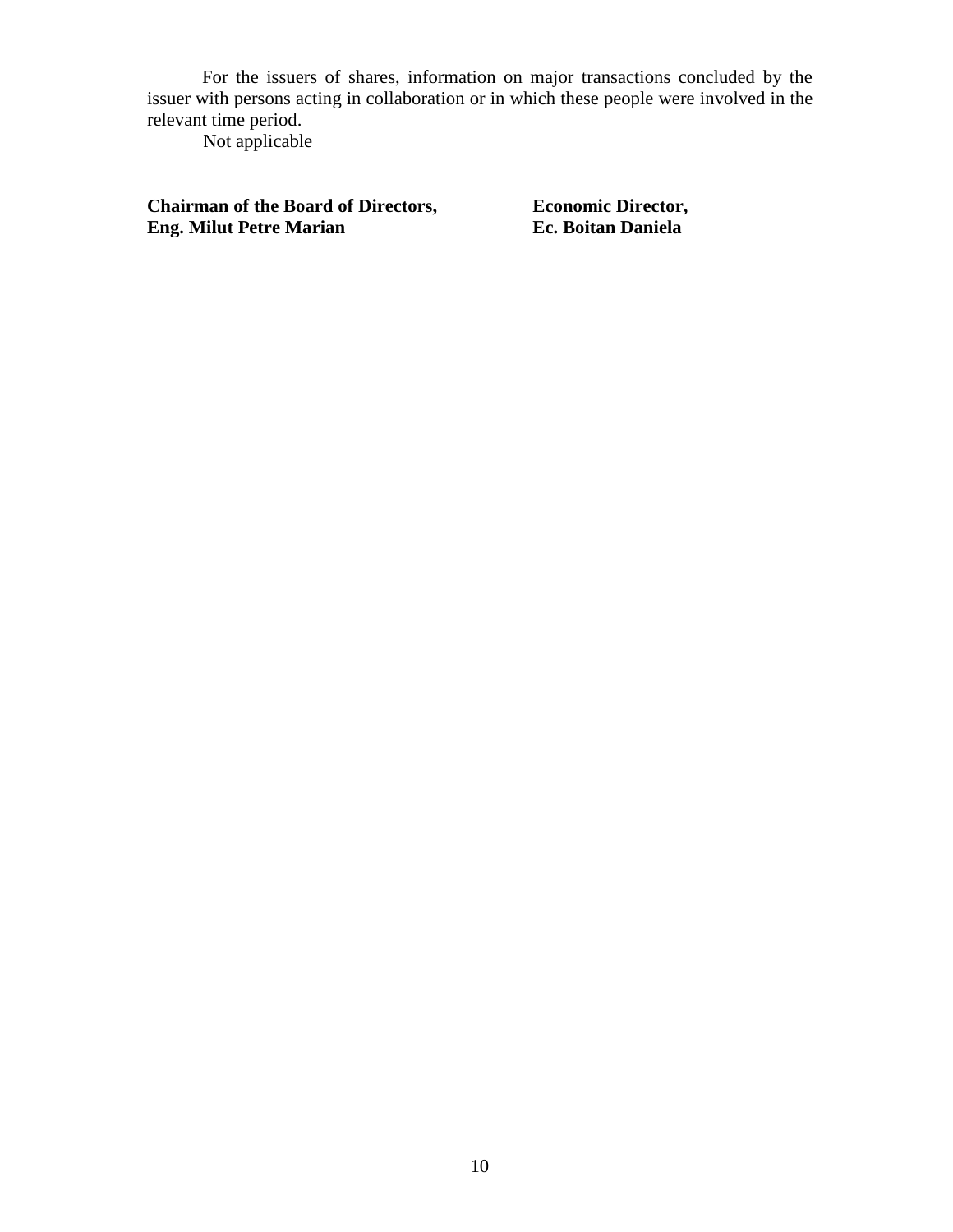| COUNTY: BUCHAREST                                                | FORM OF PROPERTY: JOINT-STOCK<br><b>COMPANY</b>                                                   |  |  |
|------------------------------------------------------------------|---------------------------------------------------------------------------------------------------|--|--|
| LEGAL PERSON: PREFAB S.A.                                        | PREPONDERENT ACTIVITY                                                                             |  |  |
| ADDRESS: STR. DR. IACOB FELIX, NR. 17-19, SECTOR<br>1, BUCURESTI | (NACE group name): MANUFACTURE OF<br><b>CONCRETE PRODUCTS FOR</b><br><b>CONSTRUCTION PURPOSES</b> |  |  |
|                                                                  |                                                                                                   |  |  |
| PHONE: 0242/311.715                                              | NACE GROUP CODE: 2361                                                                             |  |  |
| NUMBER OF TRADE REGISTER: 40/9212/04.07.2003                     | TAX REGISTRATION CODE: 1916198                                                                    |  |  |

# **STATEMENT OF ASSETS, LIABILITIES AND EQUITY On 31.03.2022**

|           |                                                              |                   | <b>RON</b>         |                   |  |
|-----------|--------------------------------------------------------------|-------------------|--------------------|-------------------|--|
|           |                                                              |                   | <b>Balance on:</b> |                   |  |
|           | Item name                                                    | <b>Row</b><br>no. | January 1,<br>2022 | March 31,<br>2022 |  |
|           | A                                                            | В                 | 1                  | $\mathbf{2}$      |  |
| Α.        | <b>FIXED ASSETS</b>                                          |                   |                    |                   |  |
|           | <b>I. INTANGIBLE ASSETS</b>                                  |                   |                    |                   |  |
|           | 1. Development expenses                                      | 01                | 0                  | 0                 |  |
|           | 2. Concessions, patents, licenses, trademarks, rights and    |                   |                    |                   |  |
|           | similar assets and other intangible assets                   | 02                | 27.443             | 24.297            |  |
|           | 3. Goodwill                                                  | 03                | 0                  | 0                 |  |
|           | 4. Advances                                                  | 04                | 0                  | 0                 |  |
|           | 5. Intangible assets for the exploitation and evaluation of  |                   |                    |                   |  |
|           | mineral resources                                            | 05                | 0                  |                   |  |
|           | <b>TOTAL</b>                                                 | 06                | 27.443             | 24.297            |  |
|           | <b>II. TANGIBLE ASSETS</b>                                   |                   |                    |                   |  |
|           | 1. Lands and constructions                                   | 07                | 149.173.686        | 148.666.820       |  |
|           | 2. Plant and machinery                                       | 08                | 52.994.679         | 51.275.152        |  |
|           | 3. Other installations, equipment and furniture              | 09                | 264.842            | 259.562           |  |
|           | 4. Property investments                                      | 10                | 2.999.000          | 2.999.000         |  |
|           | 5. Tangible assets under construction                        | 11                | 0                  | 0                 |  |
|           | 6. Real estate investments under construction                | 12                | 0                  | 0                 |  |
|           | 7. Tangible assets for exploitation and evaluation of        |                   |                    |                   |  |
|           | mineral resources                                            | 13                | 0                  | 0                 |  |
|           | 8. Productive plants                                         | 14                | $\overline{0}$     | 0                 |  |
|           | 9. Advances                                                  | 15                | 2.159.048          | 2.610.350         |  |
|           | <b>TOTAL</b>                                                 | $\overline{16}$   | 207.591.255        | 205.810.884       |  |
|           |                                                              |                   |                    |                   |  |
|           | III. Productive biological assets                            | 17                | 7.085              | 6.826             |  |
|           | IV. Rights to use leased assets                              | 18                | 0                  | 0                 |  |
|           | <b>V. FINANCIAL ASSETS</b>                                   |                   |                    |                   |  |
|           | 1. Shares in subsidiaries                                    | 19                | 168.769            | 168.769           |  |
|           | 2. Loans granted to entities in the group                    | 20                | 0                  | 0                 |  |
|           | 3. Shares held in associates and jointly controlled entities | $\overline{21}$   | 0                  | 0                 |  |
|           | 4. Loans granted to associates and jointly controlled        |                   |                    |                   |  |
|           | entities                                                     | 22                | 0                  | 0                 |  |
|           | 5. Other fixed assets                                        | 23                | $\overline{200}$   | $\overline{200}$  |  |
|           | 6. Other loans                                               | 24                | 0                  | $\mathbf 0$       |  |
|           | <b>TOTAL</b>                                                 | 25                | 168.969            | 168.969           |  |
|           |                                                              |                   |                    |                   |  |
|           | <b>FIXED ASSETS - TOTAL</b>                                  | 21                | 207.794.752        | 206.010.976       |  |
| <b>B.</b> | <b>CURRENT ASSETS</b>                                        |                   |                    |                   |  |
|           | <b>I. STOCKS</b>                                             |                   |                    |                   |  |
|           | 1. Raw materials and consumables                             | 27                | 4.526.325          | 5.620.225         |  |
|           | 2. Assets held for sale                                      | 28                | 0                  | 0                 |  |
|           | 3. Production in progress                                    | 29                | 332.889            | 345.268           |  |
|           | 4. Finished products and goods                               | 30                | 19.127.058         | 18.358.160        |  |
|           | 5. Advances                                                  | 31                | 89.780             | 283.108           |  |
|           |                                                              |                   |                    |                   |  |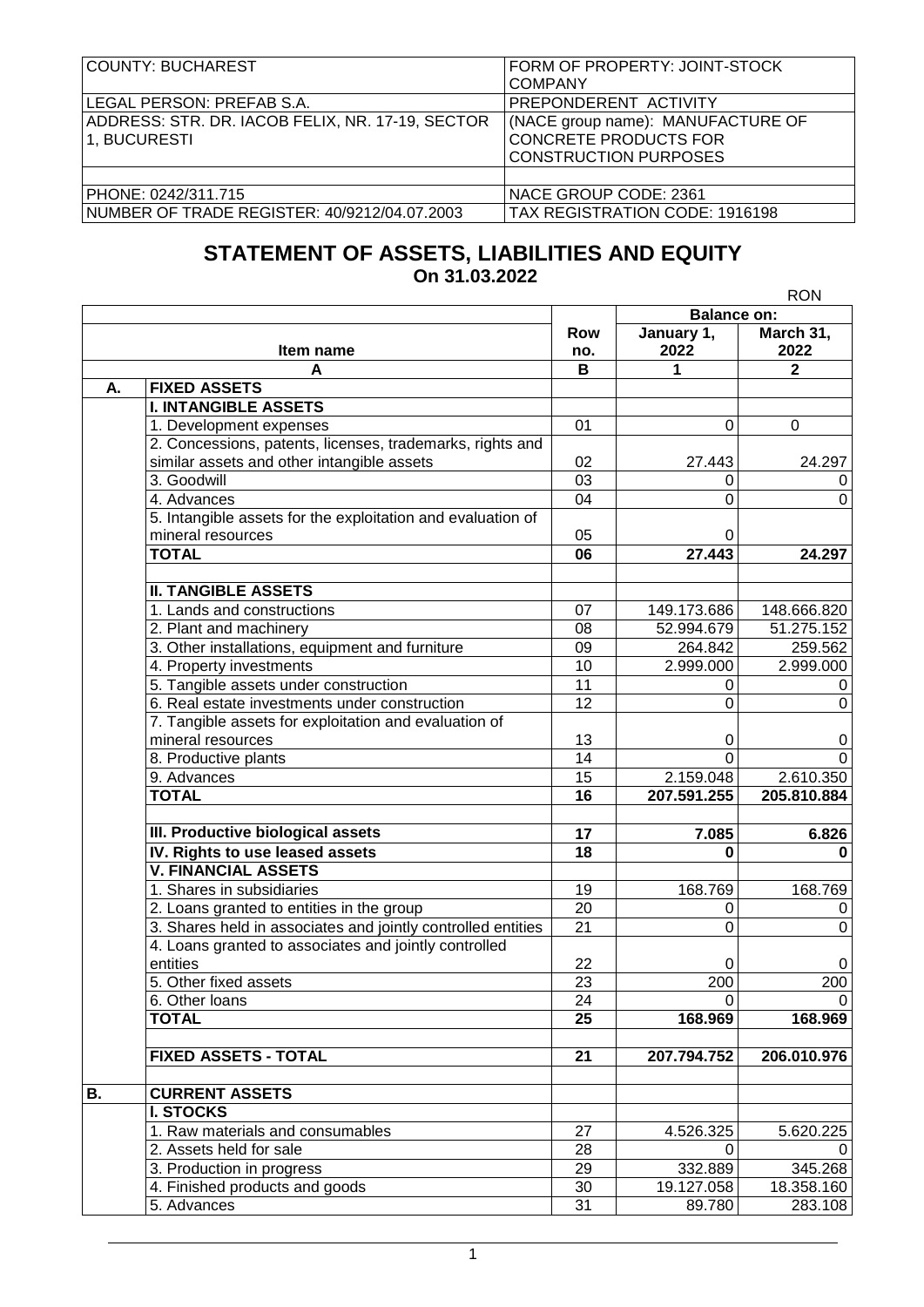|    |                                                                                |                 | <b>Balance on:</b>    |                       |
|----|--------------------------------------------------------------------------------|-----------------|-----------------------|-----------------------|
|    | Item name                                                                      | Row<br>no.      | January 1,<br>2022    | March 31,<br>2022     |
|    | A                                                                              | В               |                       | 2                     |
|    | <b>TOTAL</b>                                                                   | 32              | 24.076.052            | 24.606.761            |
|    |                                                                                |                 |                       |                       |
|    | <b>II. RECEIVABLES</b>                                                         |                 |                       |                       |
|    | 1. Trade receivables                                                           | 33              | 30.395.744            | 29.737.199            |
|    | 2. Advances paid                                                               | 34              | 91.127                | 157.624               |
|    | 3. Amounts receivable from group entities                                      | $\overline{35}$ | 0                     | 0                     |
|    | 4. Amounts receivable from jointly controlled entity                           | 36              | 0                     | 0                     |
|    | 5. Receivables from derivative operations                                      | 37              | 0                     | 0                     |
|    | 6. Other receivables                                                           | 38              | 1.064.029             | 531.124               |
|    | 7. Capital subscribed and paid                                                 | $\overline{39}$ | 0                     | 0                     |
|    | 8. Receivables representing dividends distributed during                       |                 |                       |                       |
|    | the financial year                                                             | 40              |                       |                       |
|    | <b>TOTAL</b>                                                                   | 41              | 31.550.900            | 30.425.947            |
|    | <b>III. SHORT-TERM INVESTMENTS</b>                                             | 42              | $\Omega$              | 0                     |
|    | IV. CASH AND BANK ACCOUNTS                                                     | 43              |                       |                       |
|    | <b>CURRENT ASSETS - TOTAL</b>                                                  | 44              | 516.208<br>56.143.160 | 445.880<br>55.478.588 |
|    |                                                                                |                 |                       |                       |
| C. | <b>PAYMENTS IN ADVANCE</b>                                                     | 45              | 389.693               | 1.062.040             |
|    | Amounts to be resumed in a period of up to one year                            | 46              | 389.693               | 1.062.040             |
|    | Amounts to be resumed in a period longer than one year                         | 47              | 0                     | 0                     |
|    |                                                                                |                 |                       |                       |
| D. | <b>LIABILITIES: AMOUNTS TO BE PAID IN A PERIOD OF</b><br><b>UP TO ONE YEAR</b> |                 |                       |                       |
|    | 1. Bond issue loans                                                            | 48              | $\Omega$              | 0                     |
|    | 2. Amounts due to credit institutions                                          | 49              | 16.154.176            | 20.551.947            |
|    | 3. Advances collected for orders                                               | 50              | 2.711.950             | 508.105               |
|    | 4. Trade payables - suppliers                                                  | 51              | 17.848.180            | 14.827.154            |
|    | 5. Bills to pay                                                                | 52              | 0                     | 0                     |
|    | 6. Amounts due to group entities                                               | 53              | $\overline{0}$        | 0                     |
|    | 7. Amounts due to associated entities and jointly                              |                 |                       |                       |
|    | controlled entities                                                            | 54              | 0                     | 0                     |
|    | 8. Amounts due to associates and jointly controlled<br>entities                | 55              |                       |                       |
|    | 9. Other liabilities including tax and social security                         |                 |                       |                       |
|    | liabilities                                                                    | 56              | 1.410.407             | 1.471.949             |
|    | <b>TOTAL</b>                                                                   | 57              | 38.124.713            | 37.359.155            |
|    |                                                                                |                 |                       |                       |
| Ε. | NET CURRENT ASSETS/ NET CURRENT LIABILITIES                                    | 58              | 17.903.345            | 18.676.678            |
| F. | TOTAL ASSETS LESS CURRENT LIABILITIES                                          | 59              | 225.698.097           | 224.687.654           |
|    | <b>LIABILITIES: AMOUNTS TO BE PAID IN A PERIOD OF</b>                          |                 |                       |                       |
| G. | <b>MORE THAN ONE YEAR</b>                                                      |                 |                       |                       |
|    | 1. Bond issue loans                                                            | 60              | 0                     | 0                     |
|    | 2. Amounts due to credit institutions                                          | 61              | 5.167.158             | 4.823.384             |
|    | 3. Advances collected for orders                                               | 62              | 0                     | 0                     |
|    | 4. Trade payables - suppliers                                                  | 63              | 0                     | $\pmb{0}$             |
|    | 5. Bills to pay                                                                | 64              | 0                     | $\pmb{0}$             |
|    | 6. Amounts due to group entities                                               | 65              | $\pmb{0}$             | $\overline{0}$        |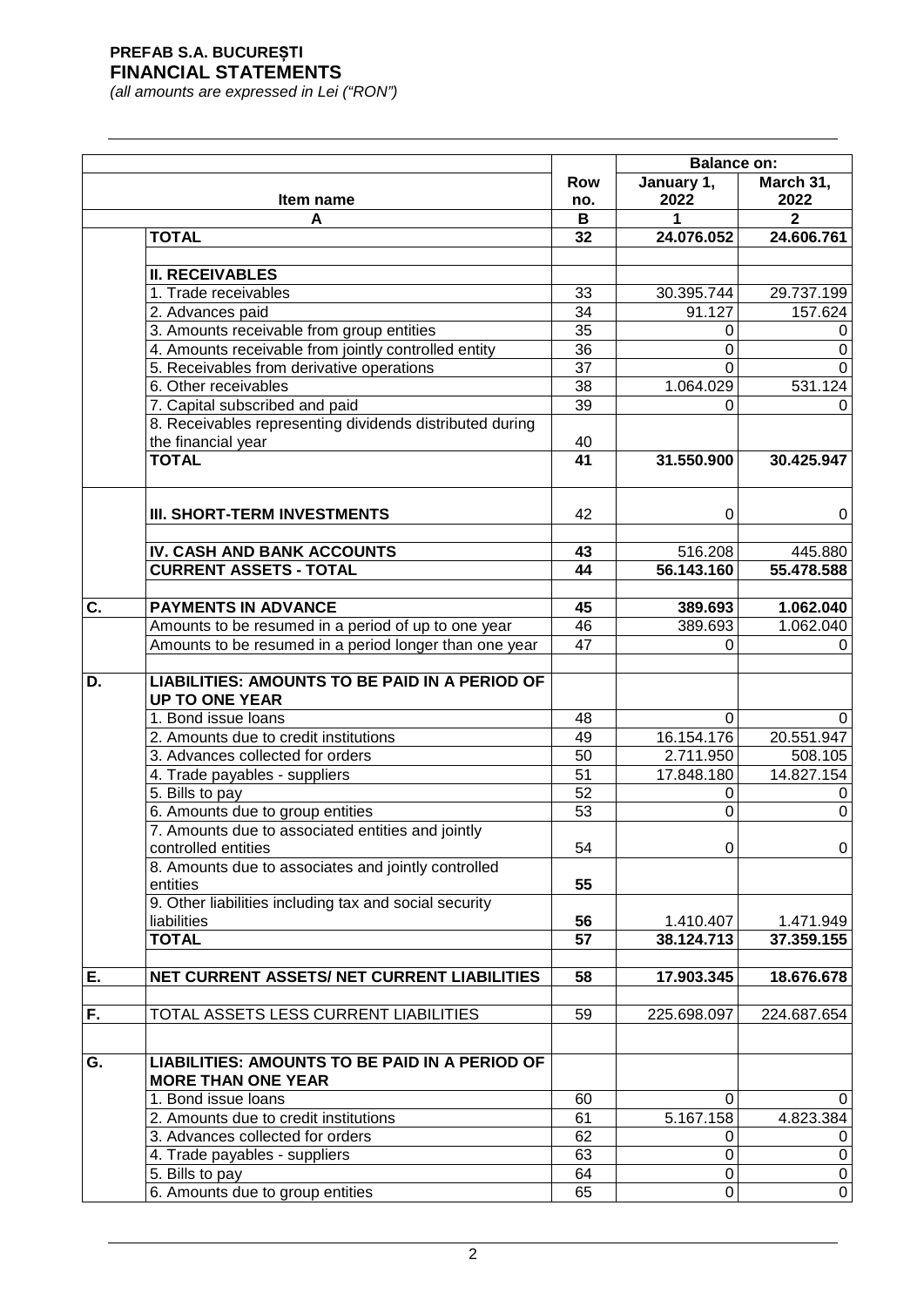|    |                                                                                                               |                   | <b>Balance on:</b>      |                         |
|----|---------------------------------------------------------------------------------------------------------------|-------------------|-------------------------|-------------------------|
|    | Item name                                                                                                     | <b>Row</b><br>no. | January 1,<br>2022      | March 31,<br>2022       |
|    | A                                                                                                             | B                 | 1                       | $\mathbf{2}$            |
|    | 7. Amounts due to associated entities and jointly                                                             |                   |                         |                         |
|    | controlled entities                                                                                           | 66                | $\Omega$                | 0                       |
|    | 8. Liabilities resulting from derivatives transactions                                                        | 67                |                         |                         |
|    | 9. Other liabilities including tax and social security                                                        |                   |                         |                         |
|    | liabilities                                                                                                   | 68                | 464.592                 | 464.592                 |
|    | <b>TOTAL</b>                                                                                                  | 69                | 5.631.750               | 5.287.976               |
|    |                                                                                                               |                   |                         |                         |
| Η. | <b>PROVISIONS</b>                                                                                             |                   |                         |                         |
|    | 1. Provisions for employee benefits                                                                           | 70                | 0                       | 0                       |
|    | 2. Other provisions                                                                                           | 71                | 0                       | 0                       |
|    | <b>TOTAL</b>                                                                                                  | 72                | $\Omega$                | 0                       |
|    |                                                                                                               |                   |                         |                         |
| L  | <b>REVENUES FROM ADVANCE</b><br>1. Subsidies for investments                                                  | 73                |                         |                         |
|    |                                                                                                               | 74                | 4.013.507<br>504.795    | 3.887.309<br>504.795    |
|    | Amounts to be resumed in a period of up to one year<br>Amounts to be resumed in a period longer than one year | 75                | 3.508.712               | 3.382.514               |
|    | 2. Revenues registered in advance, out of which                                                               | 76                | 0                       |                         |
|    | Amounts to be resumed in a period of up to one year                                                           | 77                | $\Omega$                | 0<br>0                  |
|    | Amounts to be resumed in a period longer than one year                                                        | 78                | 0                       | 0                       |
|    | 3. Advance income related to assets received by transfer                                                      |                   |                         |                         |
|    | from customers, out of which                                                                                  | 79                | 0                       | 0                       |
|    | Amounts to be resumed in a period of up to one year                                                           | 80                |                         |                         |
|    | Amounts to be resumed in a period longer than one year                                                        | 81                |                         |                         |
|    | <b>TOTAL</b>                                                                                                  | 82                | 4.013.507               | 3.887.309               |
|    |                                                                                                               |                   |                         |                         |
| J. | <b>CAPITAL AND RESERVES</b>                                                                                   |                   |                         |                         |
|    | <b>I. CAPITAL</b>                                                                                             |                   |                         |                         |
|    | 1. Capital subscribed and paid                                                                                | 83                | 24.266.709              | 24.266.709              |
|    | 2. Capital subscribed and unpaid                                                                              | 84                | 0                       | 0                       |
|    | 3. Subscribed capital representing financial liabilities                                                      | 85                | $\mathbf 0$             | $\mathbf 0$             |
|    | 4. Administration patrimony                                                                                   | 86                | $\pmb{0}$               | $\overline{\mathbf{0}}$ |
|    | 5. Adjustments of share capital Balance C                                                                     | 87                | $\pmb{0}$               | $\overline{\mathbf{0}}$ |
|    | <b>Balance D</b>                                                                                              | 88                | $\overline{\mathbf{0}}$ | $\overline{\mathbf{0}}$ |
|    | 6. Other equity items<br><b>Balance C</b>                                                                     | 89                | 0                       | 0                       |
|    | <b>Balance D</b>                                                                                              | 90                | 464.592                 | 464.592                 |
|    | <b>TOTAL</b>                                                                                                  | 91                | 23.802.117              | 23.802.117              |
|    |                                                                                                               |                   |                         |                         |
|    | <b>II. CAPITAL PREMIUMS</b>                                                                                   | 92                | 14.305.342              | 14.305.342              |
|    |                                                                                                               |                   |                         |                         |
|    | <b>III. REVALUATION RESERVES</b>                                                                              | 93                | 117.173.624             | 117.173.624             |
|    |                                                                                                               |                   |                         |                         |
|    | <b>IV. RESERVES</b>                                                                                           |                   |                         |                         |
|    | 1. Legal reserves                                                                                             | 94                | 5.574.155               | 5.574.155               |
|    | 2. Statutory or contractual reserves                                                                          | 95                | 0                       |                         |
|    | 3. Other reserves                                                                                             | 96                | 35.850.851              | 35.850.851              |
|    | <b>TOTAL</b>                                                                                                  | 97                | 41.425.006              | 41.425.006              |
|    | Exchange rate differences from the conversion of the                                                          |                   |                         |                         |
|    | individual annual financial statements into a presentation                                                    |                   |                         |                         |
|    | currency other than the functional currency (Balance C)                                                       | 98                | 0                       | 0                       |
|    | (Balance D)                                                                                                   | 99                | 0                       | $\boldsymbol{0}$        |
|    | 5. Own shares                                                                                                 | 100               | $\pmb{0}$               | $\pmb{0}$               |
|    | Earnings related to equity instruments                                                                        | 101               | 0                       | $\mathbf 0$             |
|    | Losses related to equity instruments                                                                          | 102               | $\mathbf 0$             | $\overline{0}$          |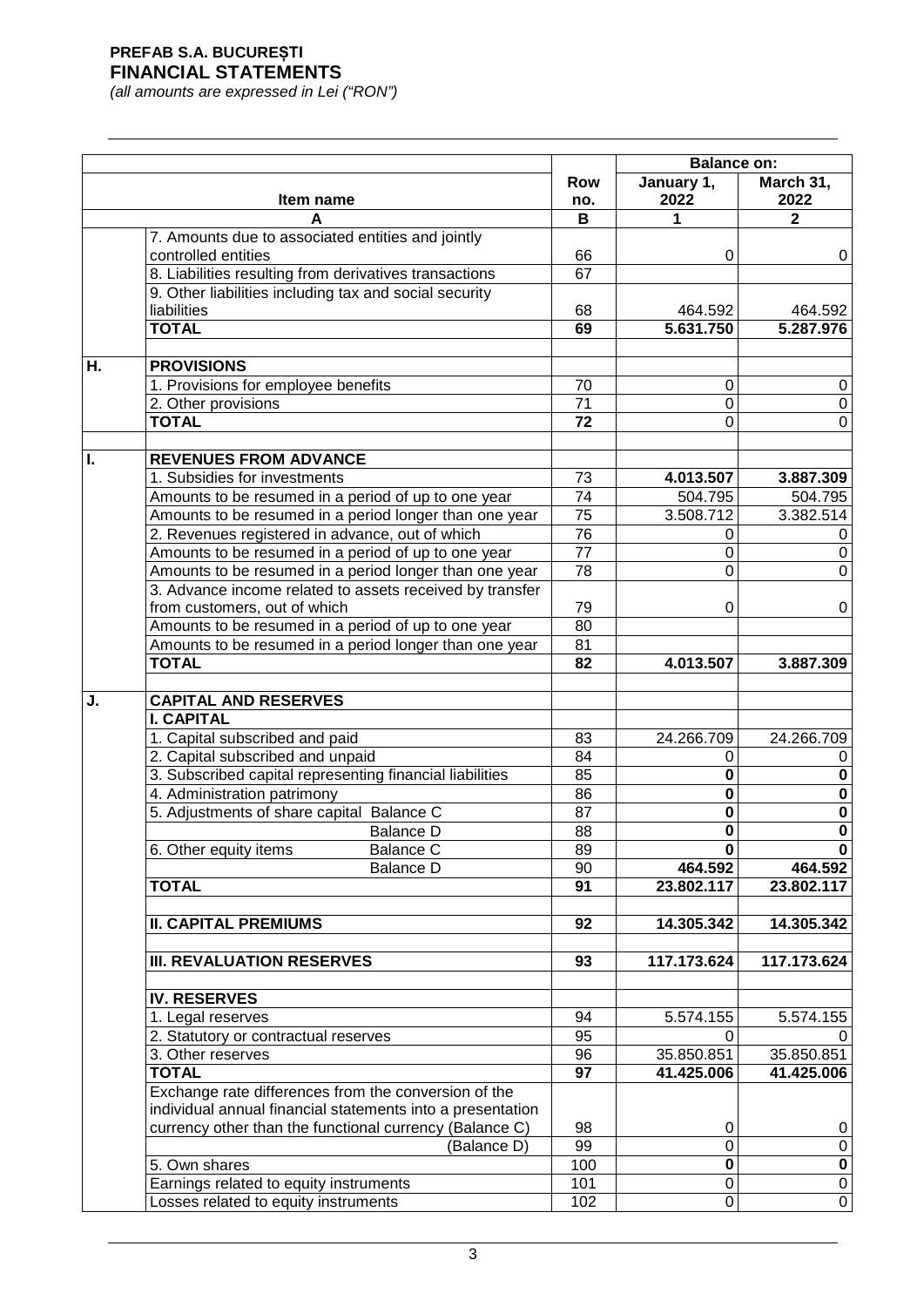*(all amounts are expressed in Lei ("RON")*

|                                                                        |                  |     | <b>Balance on:</b> |              |
|------------------------------------------------------------------------|------------------|-----|--------------------|--------------|
|                                                                        |                  | Row | January 1,         | March 31,    |
| Item name                                                              |                  | no. | 2022               | 2022         |
| A                                                                      |                  | B   |                    | $\mathbf{2}$ |
|                                                                        |                  |     |                    |              |
| V. RETAINED EARNINGS, EXCEPT THE                                       | <b>Balance C</b> | 103 | 9.552.175          | 19.851.546   |
| <b>RETAINED EARNINGS FROM ADOPTION</b><br>FOR THE FIRST TIME OF IAS 29 | <b>Balance D</b> | 104 | 0                  | $\bf{0}$     |
| <b>VI. RETAINED EARNINGS FROM</b>                                      | <b>Balance C</b> | 105 | $\bf{0}$           | $\bf{0}$     |
| ADOPTION FOR THE FIRST TIME OF IAS<br>29                               | <b>Balance D</b> | 106 | 0                  | $\bf{0}$     |
|                                                                        |                  |     |                    |              |
| VII. PROFIT OR LOSS AT THE END OF                                      | <b>Balance C</b> |     |                    |              |
| THE REPORTING PERIOD                                                   |                  | 107 | 10.921.106         |              |
|                                                                        | <b>Balance D</b> | 108 | O                  | 540.471      |
|                                                                        |                  |     | 621.735            | $\bf{0}$     |
| Distribution of profit                                                 |                  | 109 |                    |              |
| <b>OWN EQUITY - TOTAL</b>                                              |                  | 110 | 216.557.635        | 216.017.164  |
| Private patrimony                                                      |                  | 111 | 0                  |              |
| Public patrimony                                                       |                  | 112 | 0                  | 0            |
| <b>CAPITALS - TOTAL</b>                                                |                  | 113 | 216.557.635        | 216.017.164  |

Administrator, **Prepared by** 

**Surname and name Surname and name: BOITAN DANIELA Position: Economic Director** 

**Signature Signature Stamp of unit**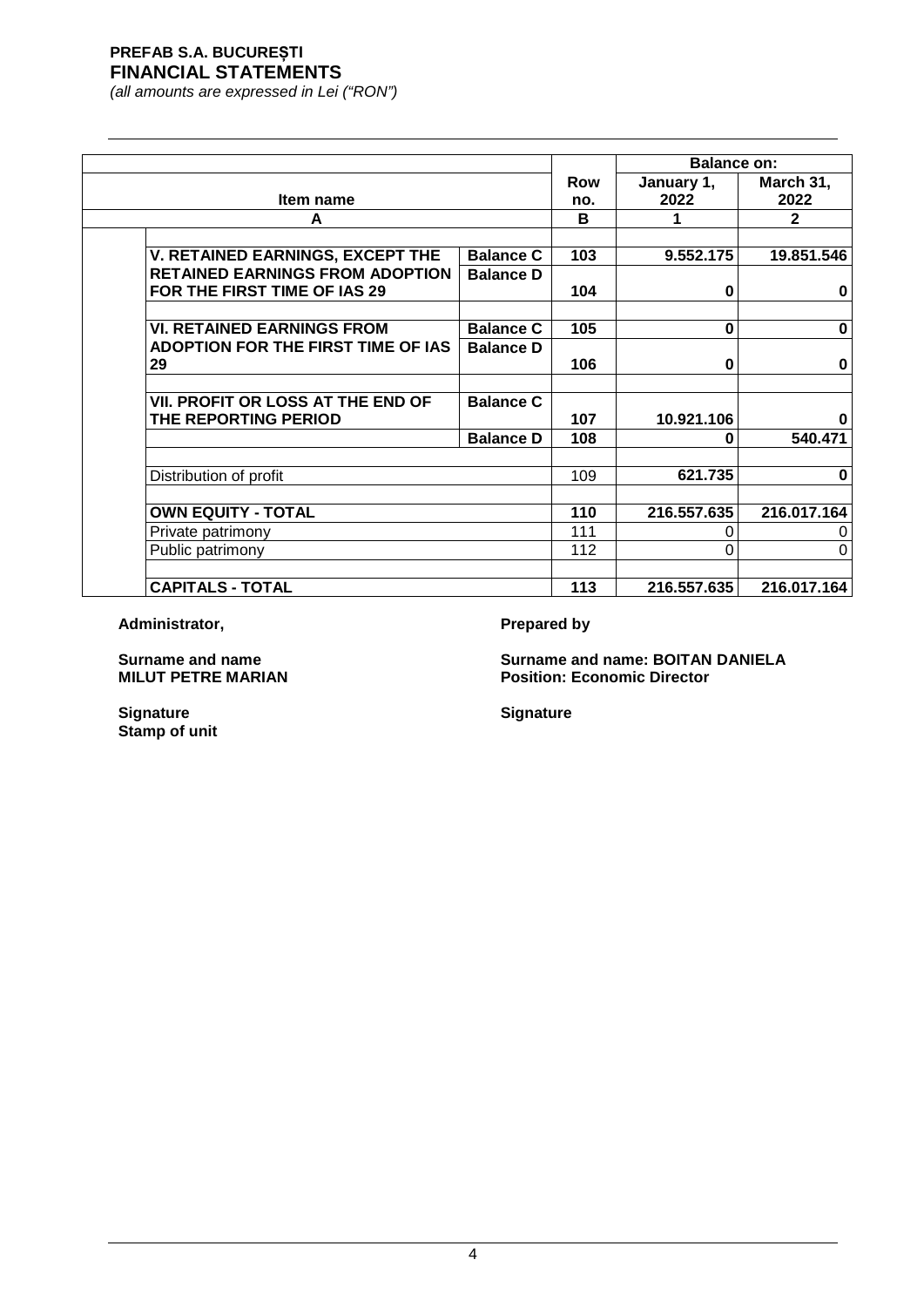|                  | <b>INCOMES AND EXPENSES STATEMENT</b>                                                                       |                  |          |             |                       |
|------------------|-------------------------------------------------------------------------------------------------------------|------------------|----------|-------------|-----------------------|
|                  |                                                                                                             |                  |          |             | <b>Financial year</b> |
|                  | <b>Name of indicators</b>                                                                                   |                  | Row no.  | 31.03.2021  | 31.03.2022            |
|                  |                                                                                                             |                  | в        |             | 2                     |
| 1.               | Net turnover (rows 02+03-04+05+06)                                                                          |                  | 01       | 20.864.451  | 21.118.933            |
|                  | Production sold (acct. 701+702+703+704+705+706+708)                                                         |                  | 02       | 20.931.494  | 21.425.660            |
|                  | Revenues from sale of goods (acct. 707)                                                                     |                  | 03       | 0<br>67.043 | 13.900                |
|                  | Trade discounts granted (acct. 709)<br>Income from operating subsidies related to net turnover (acct. 7411) |                  | 04<br>05 | 0           | 320.717               |
|                  |                                                                                                             |                  |          |             | 0                     |
| 2.               | Income cost products stocks (acct. 711+712)                                                                 | <b>Balance C</b> | 06       | 2.323.248   | 0                     |
|                  |                                                                                                             | <b>Balance D</b> | 07       | 0           | 354.996               |
| 3.               | Revenues from the production of fixed assets and real estate                                                |                  | 08       |             |                       |
|                  | investments                                                                                                 |                  |          | 0           | 0                     |
| 4.               | Revenues from the production of tangible and intangible assets                                              |                  |          |             |                       |
|                  | (acct. 721+722)                                                                                             |                  | 09       | 0           | 0                     |
| 5.               | Revenues from the production of real estate investments                                                     |                  | 10       | 0           | $\boldsymbol{0}$      |
| 6.               | Income from fixed assets held for sale                                                                      |                  | 11       | 0           | $\boldsymbol{0}$      |
| $\overline{7}$ . | Revenues from revaluation of fixed assets                                                                   |                  | 12       | 0           | $\boldsymbol{0}$      |
| 8.               | Real estate investment income                                                                               |                  | 13       | 0           | $\boldsymbol{0}$      |
| 9.               | Income from biological assets and agricultural products                                                     |                  | 14       | 0           | $\boldsymbol{0}$      |
| 10.              | Income from operating subsidies                                                                             |                  | 15       | $\Omega$    | $\Omega$              |
| 11.              | Other operating incomes (acct. 758+7417+7815), out of which                                                 |                  | 16       | 268.855     | 164.447               |
| 12.              | Income from investment subsidies                                                                            |                  | 17       | 126.199     | 126.199               |
| 13.              | Earnings from purchases in advantageous conditions                                                          |                  | 18       | 0           | 0                     |
|                  | <b>OPERATING INCOMES - TOTAL</b>                                                                            |                  | 19       | 23.456.554  | 20.928.384            |
|                  |                                                                                                             |                  |          |             |                       |
| 14               | a) Expenses for raw materials and consumables (acct. 601+602-7412)                                          |                  |          |             |                       |
|                  |                                                                                                             |                  | 20       | 9.114.436   | 7.996.529             |
|                  | Other material expenses (acct. 603+604+606+608)                                                             |                  | 21       | 457.390     | 372.326               |
|                  | b) Other external charges (for energy and water)(acct. 605-7413)                                            |                  | 22       | 2.503.972   | 5.616.817             |
|                  | c) Expenses on goods (acct. 607)                                                                            |                  | 23       | 0           | 14.205                |
|                  | Trade discounts received (acct. 609)                                                                        |                  | 24       | 1.969       | 6.680                 |
| 15               | Staff costs, out of which:                                                                                  |                  | 25       | 3.583.680   | 3.214.456             |
|                  | a) Wages and salaries (acct. 641+642+643+644-7414)                                                          |                  | 26       | 3.501.957   | 3.141.224             |
|                  | b) Insurance and social protection expenses (acct. 645-7415)                                                |                  | 27       | 81.723      | 73.232                |
|                  |                                                                                                             |                  |          |             |                       |
| 16.              | a) Value adjustments on tangible and intangible assets                                                      |                  | 28       | 2.337.321   | 2.359.601             |
|                  | a.1) Expenses (acct. 6811+6813)                                                                             |                  | 29       | 2.337.321   | 2.359.601             |
|                  | a.2) Expenses with depreciation of assets related to the rights to use                                      |                  | 30       |             |                       |
|                  | leased assets                                                                                               |                  |          |             | 0                     |
|                  | a.3) Incomes (acct. 7813)                                                                                   |                  | 31       | 0           | $\boldsymbol{0}$      |
|                  | b) Value adjustments on current assets                                                                      |                  | 32       | 0           | $\boldsymbol{0}$      |
|                  | b.1) Expenses (acct. 654+6814)                                                                              |                  | 33       | 0           | $\boldsymbol{0}$      |
|                  | b.2) Incomes (acct. 754+7814)                                                                               |                  | 34       | $\Omega$    | $\mathbf 0$           |
|                  |                                                                                                             |                  |          |             |                       |
| 17.              | Other operating expenses                                                                                    |                  | 35       | 1.380.457   | 1.684.338             |
|                  | 1. Expenses on external services (acct.<br>611+612+613+614+621+622+623+624+625+626+627+628-7416)            |                  | 36       | 1.119.338   | 1.477.965             |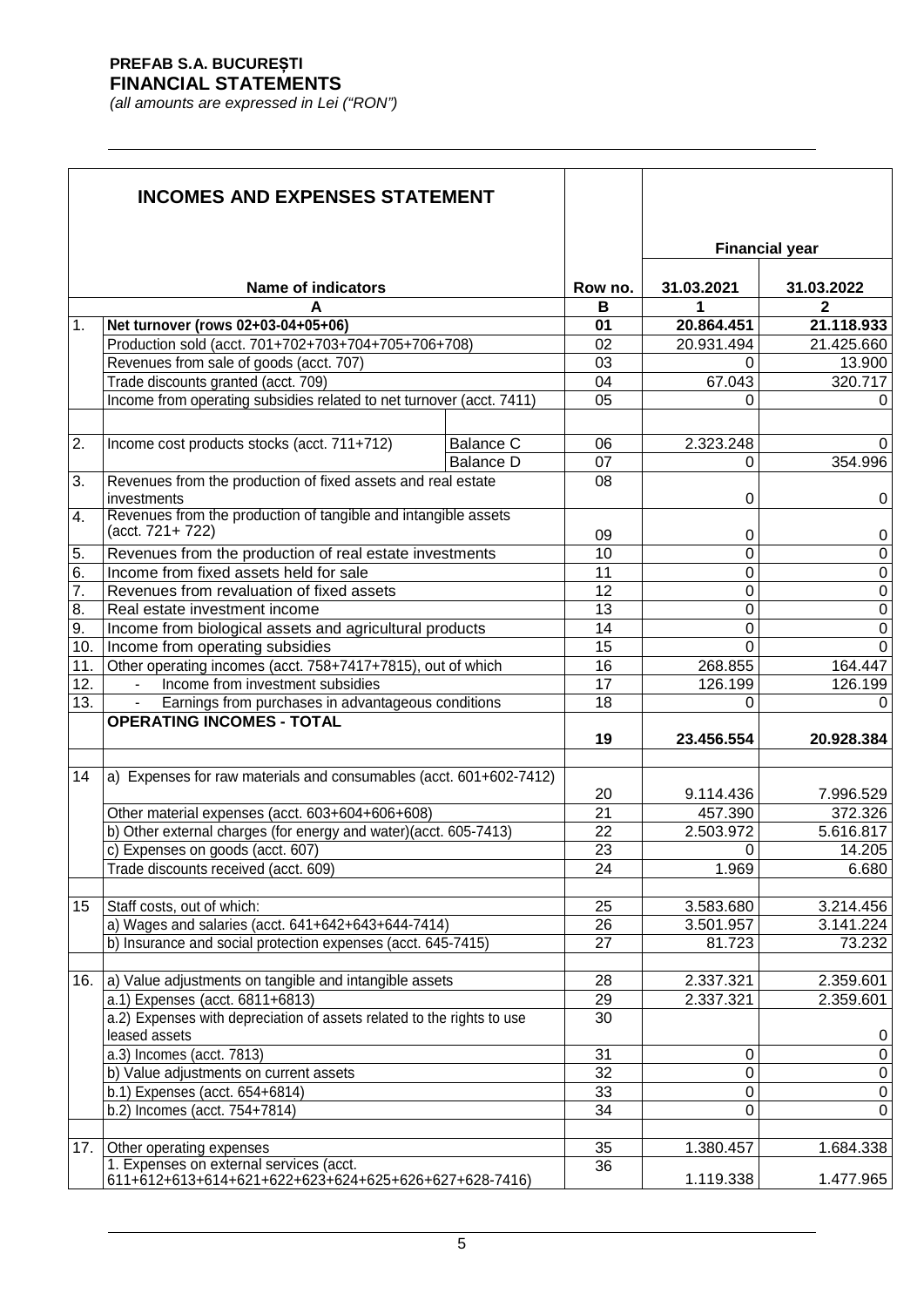|                  | <b>INCOMES AND EXPENSES STATEMENT</b>                              |                 |                 |                       |
|------------------|--------------------------------------------------------------------|-----------------|-----------------|-----------------------|
|                  |                                                                    |                 |                 | <b>Financial year</b> |
|                  | <b>Name of indicators</b>                                          | Row no.<br>в    | 31.03.2021<br>1 | 31.03.2022<br>2       |
|                  | 2. Expenses with other taxes, fees and assimilated payments (acct. | 37              |                 |                       |
|                  | 635)                                                               |                 | 179.556         | 203.211               |
|                  | 3. Expenses with environmental protection                          | 38              |                 | 0                     |
|                  | 4. Expenses related to fixed assets held for sale                  | 39              | 0               | $\mathbf 0$           |
|                  | 5. Expenses from revaluation of fixed assets                       | 40              | 0               | $\mathbf 0$           |
|                  | 6. Expenses regarding real estate investments                      | 41              | $\mathbf 0$     | $\boldsymbol{0}$      |
|                  | 7. Expenditures on biological assets                               | 42              | $\mathbf 0$     | $\mathbf 0$           |
|                  | 8. Expenditure on disasters and other similar events               | 43              | $\Omega$        | $\mathbf 0$           |
|                  | 9. Other expenses                                                  | 44              | 81.563          | 3.162                 |
|                  | Adjustments for provisions                                         | 45              | 0               | 0                     |
|                  | - Expenses (acct. 6812)                                            | 46              | 0               | $\boldsymbol{0}$      |
|                  | - Incomes (acct. 7812)                                             | 47              | $\Omega$        | $\mathbf 0$           |
|                  | <b>OPERATING EXPENSES - TOTAL</b>                                  |                 |                 |                       |
|                  |                                                                    | 48              | 19.375.287      | 21.251.592            |
|                  |                                                                    |                 |                 |                       |
|                  |                                                                    |                 |                 |                       |
|                  | <b>OPERATING PROFIT OR LOSS</b>                                    |                 |                 |                       |
|                  | - Profit                                                           | 49<br>50        | 4.081.267<br>0  | $\bf{0}$<br>323.208   |
|                  | - Loss                                                             |                 |                 |                       |
| 18.              | Income from shares in subsidiaries                                 | 51              | 0               | $\mathbf 0$           |
| 19.              | Income from shares held in associated entities                     | 52              | $\Omega$        | $\mathbf 0$           |
| 20.              | Income from shares held in associates and jointly controlled       | 53              |                 |                       |
|                  | entities                                                           |                 | 0               | $\mathbf 0$           |
| 21               | Income from operations with securities and other derivative        | 54              |                 |                       |
|                  | instruments                                                        |                 | 0               | $\boldsymbol{0}$      |
| 22               | Revenue from operations with derivative instruments                | 55              | $\Omega$        | $\mathbf{0}$          |
| $\overline{2}3.$ | Income from exchange rate differences                              | 56              | 26.514          | 1.333                 |
| 24.              | Interest income (acct.766*)                                        | 57              | 21              | 16                    |
|                  | - out of which, revenues from group entities                       | $\overline{58}$ | $\pmb{0}$       | $\boldsymbol{0}$      |
| 25               | Income from operating subsidies for interest due                   | 59              | $\mathbf 0$     | $\pmb{0}$             |
| $\overline{26}$  | Income from short-term financial investments                       | 60              | $\mathbf 0$     | 0                     |
| 27               | Other financial incomes                                            | 61              | $\Omega$        | $\mathbf{0}$          |
| 28               | <b>FINANCIAL INCOMES - TOTAL</b>                                   | 62              | 26.535          | 1.349                 |
|                  |                                                                    |                 |                 |                       |
| 29               | Value adjustments on financial assets and investments held as      | 63              |                 |                       |
|                  | current assets                                                     |                 | 0               | 0                     |
|                  | - Expenses (acct.686)                                              | 64              | $\mathbf 0$     | 0                     |
|                  | - Incomes (acct.786)                                               | 65              | $\mathbf 0$     | 0                     |
| 30               | Expenses regarding operations with securities and financial        | 66              |                 |                       |
|                  | instruments                                                        |                 | 0               | 0                     |
| 31               | Expenditure on derivative operations                               | 67              | 0               | 0                     |
| 32               | Interest expenses (acct. 666*-7418)                                | 68              | 322.839         | 206.226               |
|                  | - of which, expenses in relation to group entities                 | 69              | 0               | 0                     |
| 33               | Interest expenses related to leasing contracts                     | 70              | 0               | 0                     |
| 34               | Other financial expenses (acct. 663+664+665+667+668)               | 71              | 43.024          | 12.386                |
| 35               | <b>FINANCIAL EXPENSES - TOTAL</b>                                  | 72              | 365.863         | 218.612               |
|                  |                                                                    |                 |                 |                       |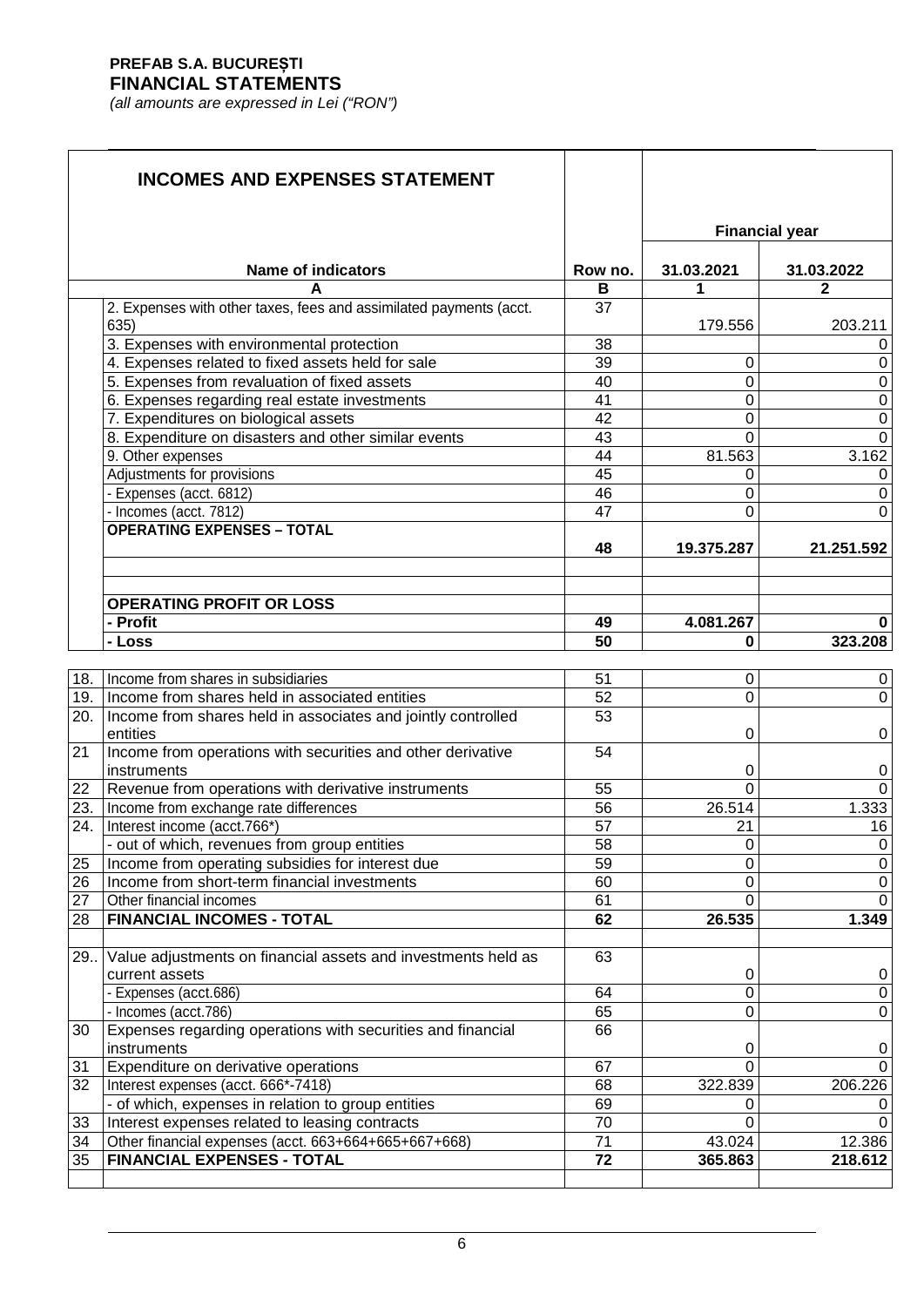*(all amounts are expressed in Lei ("RON")*

|     | <b>INCOMES AND EXPENSES STATEMENT</b>                               |         |            |                       |
|-----|---------------------------------------------------------------------|---------|------------|-----------------------|
|     |                                                                     |         |            | <b>Financial year</b> |
|     |                                                                     |         |            |                       |
|     | Name of indicators                                                  | Row no. | 31.03.2021 | 31.03.2022            |
|     |                                                                     | в       | 1          | $\mathbf{2}$          |
| 36  | <b>FINANCIAL PROFIT OR LOSS:</b>                                    |         |            |                       |
|     |                                                                     |         |            |                       |
|     | - Profit                                                            | 73      | 0          | 0                     |
|     | - Loss                                                              | 74      | 339.328    | 217.263               |
| 37  | <b>TOTAL REVENUES</b>                                               | 75      | 23.483.089 | 20.929.733            |
| 38  | <b>TOTAL EXPENSES</b>                                               | 76      | 19.741.150 | 21.470.204            |
|     |                                                                     |         |            |                       |
|     | <b>GROSS PROFIT OR LOSS:</b>                                        |         |            |                       |
|     | - Profit                                                            | 77      | 3.741.939  | 0                     |
|     | - Loss                                                              | 78      |            | 540.471               |
| 40  |                                                                     | 79      | 516.260    | $\bf{0}$              |
| 41  | Current income tax (acct. 691)<br>Deferred income taxes (acct. 692) | 80      | 0          | $\bf{0}$              |
| 42  | Deferred income tax income                                          | 81      | O          | 0                     |
| 43  | Income tax expenses, determined by uncertainties related to tax     | 82      |            |                       |
|     | treatments                                                          |         | 0          | 0                     |
| 44  | Activity specific tax                                               | 83      | 0          | 0                     |
| 45  | Other taxes not shown on the above items (acct. 698)                | 84      | 0          | $\mathbf 0$           |
| 46. | <b>NET PROFIT OR LOSS OF FINANCIAL YEAR:</b>                        |         |            |                       |
|     | - Profit                                                            | 85      | 3.225.679  | 0                     |
|     | - Loss                                                              | 86      | $\bf{0}$   | 540.471               |

Administrator, **Prepared by** 

**Surname and name Surname and name: BOITAN DANIELA Position: Economic Director** 

**Signature Signature Stamp of unit**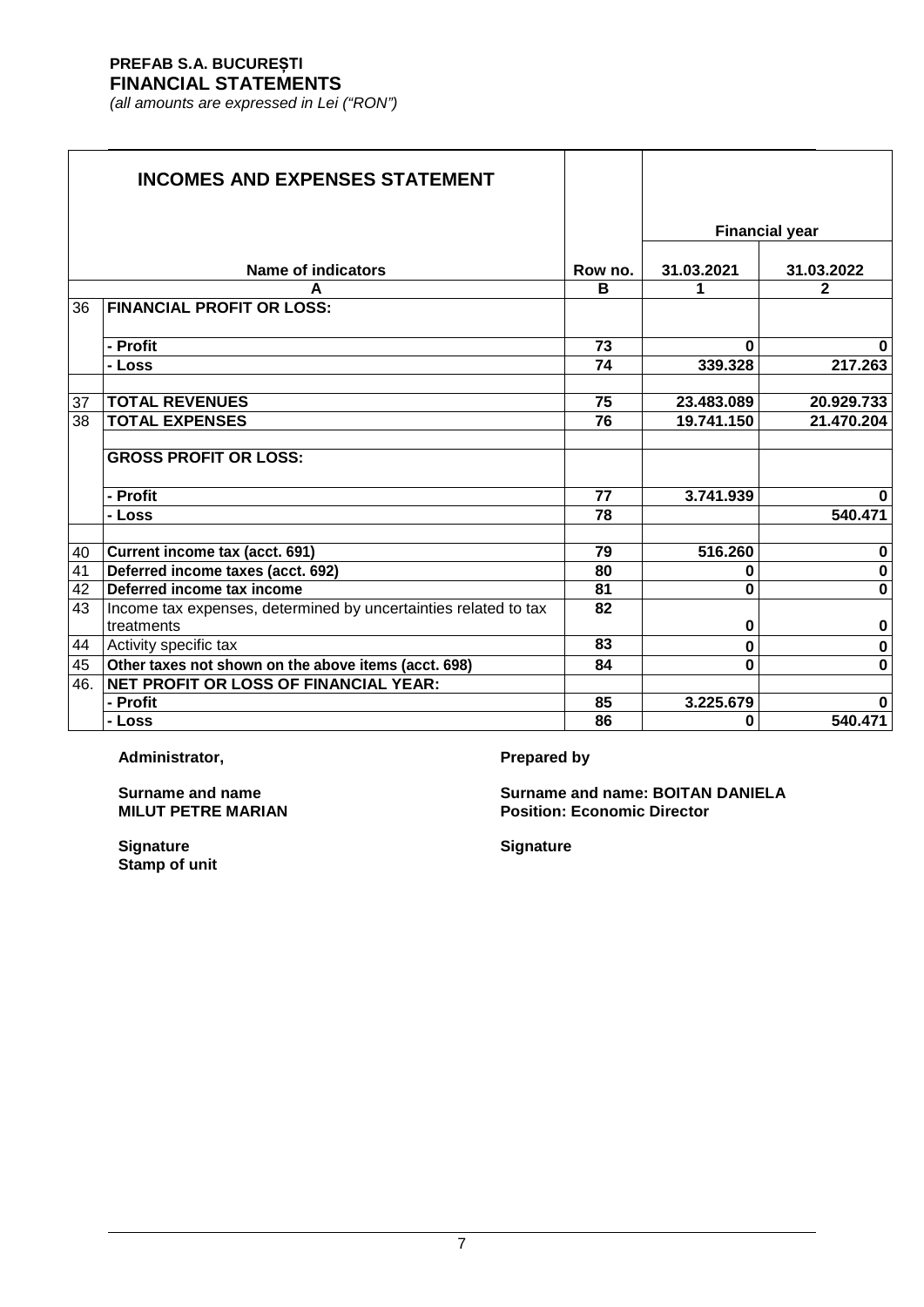*(all amounts are expressed in Lei ("RON")*

#### **INFORMATIONAL DATA**

| I. Data on the recorded result                                                                         | <b>Row</b>        | Units no.          | <b>Amounts</b>             |                               |
|--------------------------------------------------------------------------------------------------------|-------------------|--------------------|----------------------------|-------------------------------|
|                                                                                                        | no.               |                    |                            |                               |
|                                                                                                        | B                 | 1                  |                            | $\overline{2}$                |
| Units that recorded profit:                                                                            | 01                | 0                  |                            | 0                             |
| Units that recorded a loss:                                                                            | 02                | 1                  |                            | 540.471                       |
| Units that recorded neither profit nor loss                                                            | 03                | 0                  |                            | 0                             |
| II. Data on outstanding payments:                                                                      | <b>Row</b><br>no. | Total, of<br>which | For<br>current<br>activity | For<br>investment<br>activity |
| A                                                                                                      | B                 | $1 = 2 + 3$        | 2                          | 3                             |
| Outstanding payments - total, of which:                                                                | 04                | $\Omega$           | $\mathbf 0$                | $\mathbf 0$                   |
| Outstanding suppliers - total, of which:                                                               | 05                | $\Omega$           | 0                          | $\mathbf 0$                   |
| - over 30 days                                                                                         | 06                | 0                  | $\mathbf 0$                | $\overline{0}$                |
| - over 90 days                                                                                         | 07                | 0                  | 0                          | 0                             |
| - over 1 year                                                                                          | 08                | $\Omega$           | 0                          | $\mathbf 0$                   |
| Outstanding obligations to social security budget -<br>total, of which:                                | 09                | $\mathbf 0$        | 0                          | $\mathbf 0$                   |
| - state social insurance contributions due by<br>employers, employees and other assimilated<br>persons | 10                | $\Omega$           | 0                          | $\mathbf 0$                   |
| - contributions for health insurance fund                                                              | 11                | 0                  | 0                          | 0                             |
| - contribution for supplementary pension                                                               | 12                | 0                  | 0                          | 0                             |
| - contribution to the unemployment insurance<br>budget                                                 | 13                | $\Omega$           | $\overline{0}$             | $\mathbf 0$                   |
| - other social debts                                                                                   | 14                | $\Omega$           | 0                          | 0                             |
| Outstanding obligations to special funds budget<br>and other funds                                     | 15                | $\Omega$           | $\mathbf 0$                | $\mathbf 0$                   |
| Outstanding obligations to other creditors                                                             | 16                | $\Omega$           | $\mathbf 0$                | $\mathbf 0$                   |
| Unpaid tax to the state budget deadline                                                                | 17                | $\mathbf 0$        | $\boldsymbol{0}$           | $\pmb{0}$                     |
| Unpaid tax to the local budget deadline                                                                | 18                | 0                  | 0                          | $\mathbf 0$                   |
| Bank loans outstanding at maturity - total, of<br>which:                                               | 19                | $\overline{0}$     | $\mathbf 0$                | $\mathbf 0$                   |
| - outstanding after 30 days                                                                            | 20                | $\mathbf 0$        | 0                          | $\mathbf 0$                   |
| - outstanding after 90 days                                                                            | 21                | 0                  | 0                          | 0                             |
| Outstanding after 1 year                                                                               | 22                | $\Omega$           | 0                          | $\mathbf 0$                   |
| <b>Outstanding interests</b>                                                                           | 23                | $\mathbf 0$        | $\mathbf 0$                | $\mathbf 0$                   |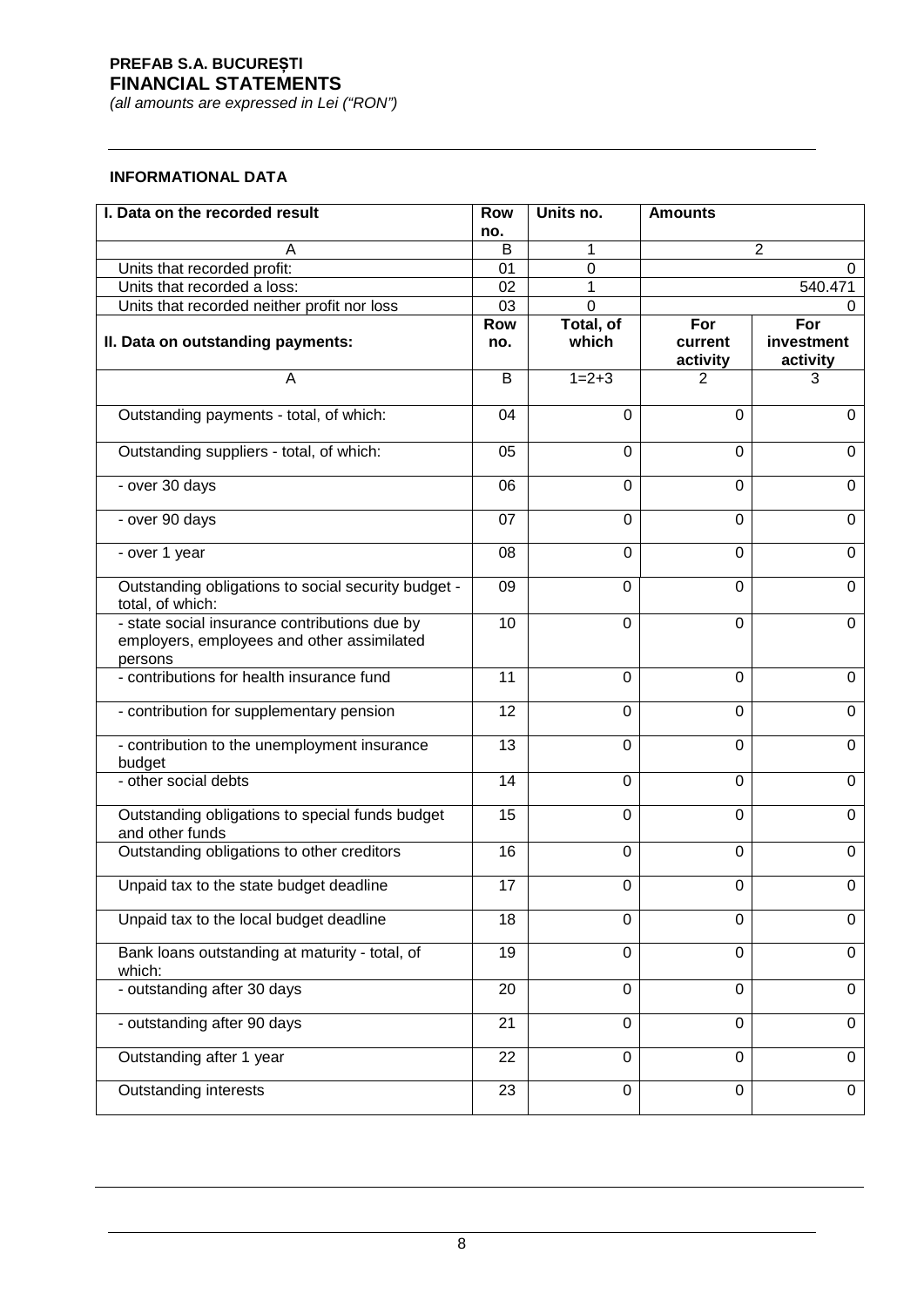| III. Medium number of employees                                                                                                                                                                                                                       | <b>Row</b><br>no. | 31.03.2021 | 31.03.2022     |
|-------------------------------------------------------------------------------------------------------------------------------------------------------------------------------------------------------------------------------------------------------|-------------------|------------|----------------|
| A                                                                                                                                                                                                                                                     | B                 | 1          | $\overline{2}$ |
| Medium number of employees                                                                                                                                                                                                                            | 24                | 280        | 243            |
| Actual number of employees                                                                                                                                                                                                                            | 25                | 367        | 297            |
| IV. Payments of interest and royalties                                                                                                                                                                                                                | Row<br>no.        |            | Amounts (lei)  |
| А                                                                                                                                                                                                                                                     | B                 |            | 1              |
| Gross income from interest paid by Romanian legal<br>entities to non-resident individuals, out of which:                                                                                                                                              | 26                |            | $\mathbf 0$    |
| - the tax owed to the state budget                                                                                                                                                                                                                    | 27                |            | 0              |
| Gross income from interest paid by Romanian legal<br>entities to non-resident individuals in the Member<br>States of the European Union, out of which:                                                                                                | 28                |            | $\overline{0}$ |
| - the tax owed to the state budget                                                                                                                                                                                                                    | 29                |            | 0              |
| Gross income from interest paid by Romanian legal<br>entities to non-resident affiliated legal entities, out of<br>which:                                                                                                                             | 30                |            | $\overline{0}$ |
| - the tax owed to the state budget                                                                                                                                                                                                                    | 31                |            |                |
| Gross income from interest paid by Romanian legal<br>entities to non-resident affiliated legal entities in the<br>Member States of the European Union, of which:                                                                                      | 32                |            | 0              |
| - the tax owed to the state budget                                                                                                                                                                                                                    | 33                |            | 0              |
| Gross income from dividends paid by Romanian<br>legal entities to non-resident legal entities, out of<br>which:                                                                                                                                       | 34                |            | 0              |
| - the tax due to the state budget                                                                                                                                                                                                                     | 35                |            | 0              |
| Gross income from dividends paid by Romanian<br>entities<br>non-resident legal<br>legal<br>to<br>entities,<br>according to art. 117 letter h) of Law no. 571/2003<br>on the Fiscal Code, with subsequent amendments<br>and completions, out of which: | 36                |            | 0              |
| - the tax due to the state budget                                                                                                                                                                                                                     | 37                |            | $\mathbf 0$    |
| Gross income from royalties paid by Romanian legal<br>entities to non-resident affiliated legal entities from<br>the member states of the European Union, out of<br>which:                                                                            | 38                |            | $\mathbf 0$    |
| - the tax due to the state budget                                                                                                                                                                                                                     | 39                |            | 0              |
| Gross income from royalties paid by Romanian legal<br>entities to non-resident legal entities, out of which:                                                                                                                                          | 40                |            | $\mathbf 0$    |
| - the tax due to the state budget                                                                                                                                                                                                                     | 41                |            | $\overline{0}$ |
| Royalties paid during the reporting period for public<br>domain goods, received under concession, out of<br>which:                                                                                                                                    | 42                |            | 7800           |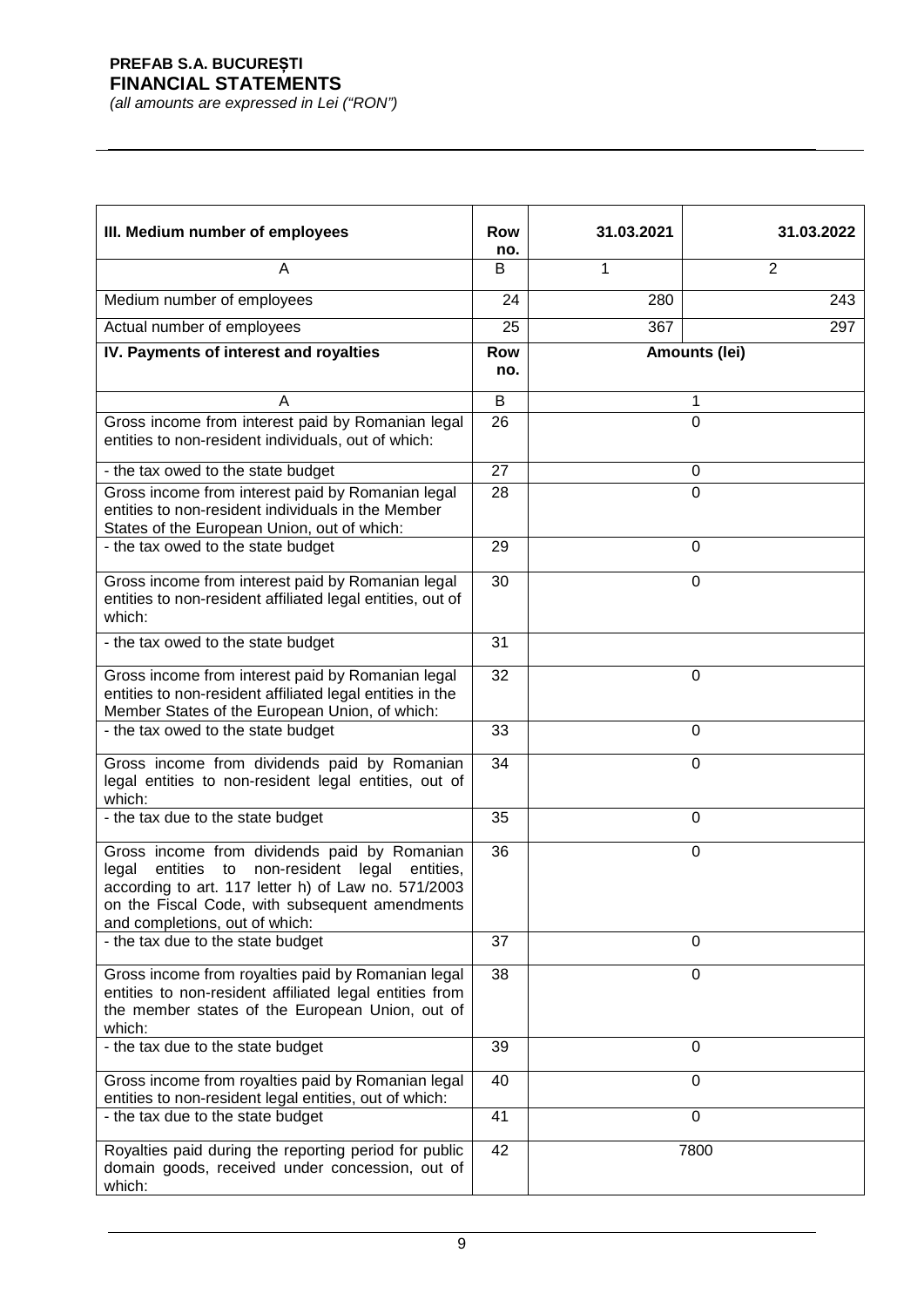| - royalties for public domain goods paid to the state<br>budget                                                                                                   | 43                |                | 7800           |  |
|-------------------------------------------------------------------------------------------------------------------------------------------------------------------|-------------------|----------------|----------------|--|
| Paid mining royalty                                                                                                                                               | 44                |                | 0              |  |
| Gross income from services paid by Romanian legal<br>entities to non-residents, out of which:                                                                     | 45                |                | 0              |  |
| - the tax due to the state budget                                                                                                                                 | 46                |                | 0              |  |
| Gross income from services paid by Romanian legal<br>entities to non-residents of the Member States of<br>the European Union, of which:                           | 47                |                | $\mathbf 0$    |  |
| - the tax due to the state budget                                                                                                                                 | 48                |                | $\mathbf 0$    |  |
| Subsidies received during the reporting period, of<br>which:                                                                                                      | 49                |                | 0              |  |
| -subsidies received during the reporting period<br>related to the assets                                                                                          | 50                |                | 0              |  |
| - income subsidies, of which:                                                                                                                                     | 51                |                | 0              |  |
| -subsidies for stimulating employment                                                                                                                             | 52                |                | $\mathbf 0$    |  |
| Outstanding receivables, which were not collected<br>within the terms provided in the commercial<br>contracts and/or in the normative acts in force, of<br>which: | 53                |                | 0              |  |
| - Outstanding receivables from entities in the<br>majority or integral state sector                                                                               | 54                | 0              |                |  |
| - Outstanding receivables from private sector<br>entities                                                                                                         | 55                | $\overline{0}$ |                |  |
|                                                                                                                                                                   |                   |                |                |  |
| <b>V. Meal tickets</b>                                                                                                                                            | <b>Row</b><br>no. |                | Amounts (lei)  |  |
| Α                                                                                                                                                                 | B                 |                | 1              |  |
| Value of meal tickets granted to employees                                                                                                                        | 56                |                |                |  |
| VI. Research - development expenses, out of<br>which:                                                                                                             | <b>Row</b><br>no. | 31.03.2021     | 31.03.2022     |  |
| A                                                                                                                                                                 | В                 | 1              | $\overline{2}$ |  |
| Research - development expenses, out of which:                                                                                                                    | 57                | 0              | Ü              |  |
| - by public funds                                                                                                                                                 | 58                | 0              | $\mathbf 0$    |  |
| - by private funds                                                                                                                                                | 59                | $\Omega$       | $\Omega$       |  |
| <b>VII. Innovation expenses:</b>                                                                                                                                  | Row               | 31.03.2021     | 31.03.2022     |  |
| Innovation expenses - total, of which:                                                                                                                            | no.<br>60         | $\Omega$       | $\mathbf 0$    |  |
| - innovation expenses finalized during the period                                                                                                                 | 61                | 0              | 0              |  |
| - innovation expenses to be finalized during the<br>period                                                                                                        | 62                | $\Omega$       | $\mathbf 0$    |  |
| - innovation expenses abandoned during the period                                                                                                                 | 63                | $\mathbf 0$    | $\mathbf 0$    |  |
| <b>VIII. OTHER INFORMATION</b>                                                                                                                                    | <b>Row</b><br>no. | 31.03.2021     | 31.03.2022     |  |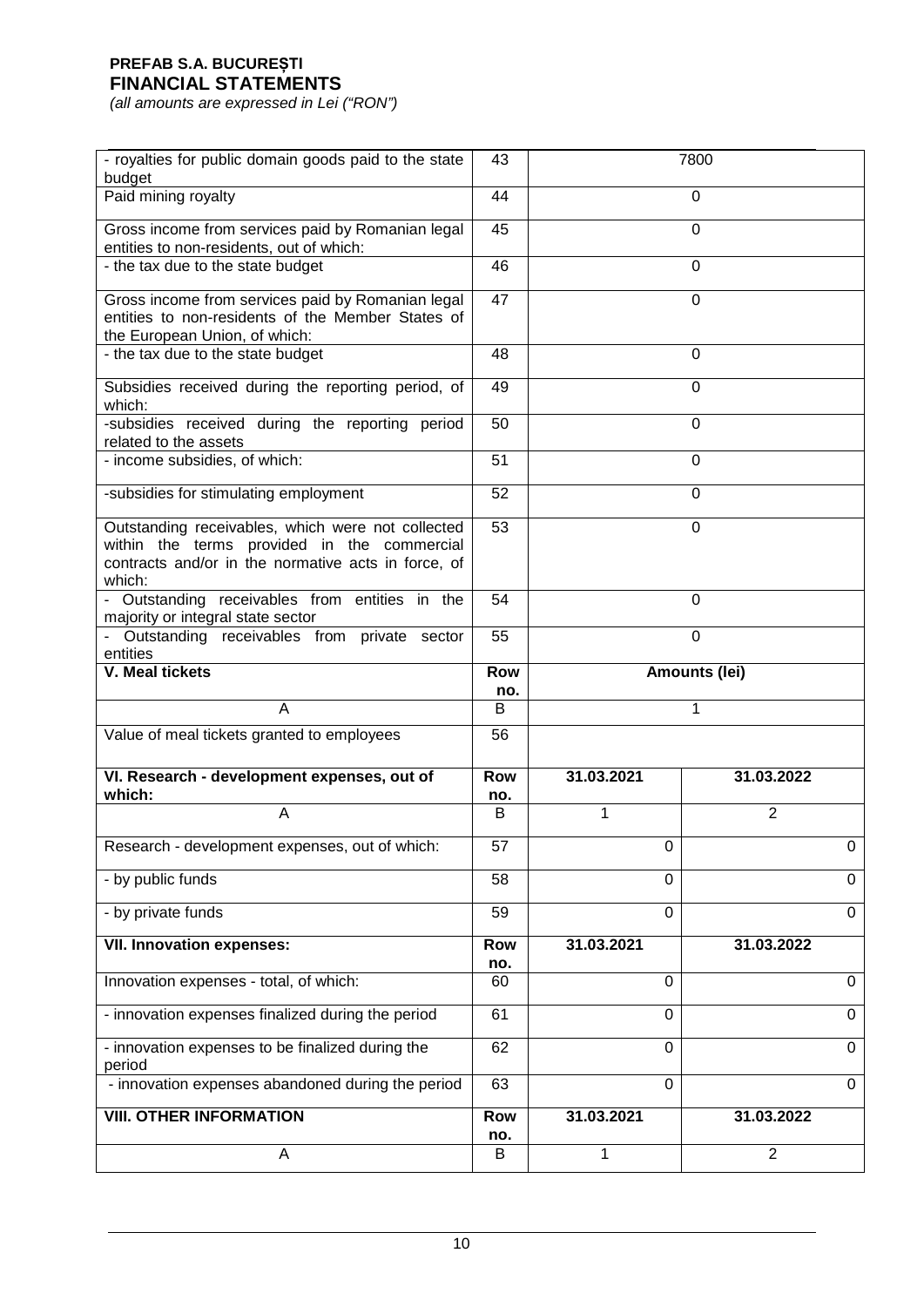| Advance payments for intangible assets                                                                                                                         | 64 |                |            |
|----------------------------------------------------------------------------------------------------------------------------------------------------------------|----|----------------|------------|
| Advance payments for tangible assets                                                                                                                           | 65 | 1.298.584      | 2.610.350  |
| Financial assets, in gross amounts, of which:                                                                                                                  | 66 | 9.439.872      | 9.439.872  |
| Shares in affiliates, participating interests, other<br>assets and long-term bonds, in gross amounts, out<br>of which:                                         | 67 | 9.439.669      | 168.969    |
| - quoted shares issued by residents                                                                                                                            | 68 |                |            |
| - unquoted shares issued by residents                                                                                                                          | 69 | 9.420.750      | 150.050    |
| - holdings issued by residents                                                                                                                                 | 70 | $\Omega$       | 0          |
| - bonds issued by residents                                                                                                                                    | 71 | $\Omega$       | 0          |
| - shares issued by collective investment<br>undertakings (including by SIF) issued by residents                                                                | 72 | $\overline{0}$ | $\Omega$   |
| - shares and holdings issued by non-residents                                                                                                                  | 73 | 18.919         | 18.919     |
| - bonds issued by non-residents                                                                                                                                | 74 | 0              | 0          |
| Fixed receivables, in gross amounts, out of<br>which:                                                                                                          | 75 | 203            | 203        |
| - fixed receivables in lei and expressed in lei, whose<br>settlement is based on a foreign currency (of acct.<br>267)                                          | 76 | 203            | 203        |
| - foreign currency receivables (of acct. 267)                                                                                                                  | 77 |                |            |
| Trade receivables, advances granted to<br>suppliers and other similar accounts, in gross<br>amounts (acct. 409+ 411 + 413 + 418)                               | 78 | 29.658.151     | 30.026.006 |
| Receivables related to personnel and<br>assimilated accounts (acct. 425 + 4282)                                                                                | 79 | 43.011         | 0          |
| Receivables related to the social insurance<br>budget and the state budget (acct. 431 + 437<br>$+4382 + 441 + 4424 + 4428 + 444 + 445 + 446 +$<br>$447 + 4482$ | 80 | 134.425        | 521.089    |
| Receivables entity related to the affiliated<br>entities (acct. 451)                                                                                           | 81 | $\bf{0}$       | 0          |
| Other receivables (acct. 451 + 453 + 456 + 4582 +<br>$461 + 471 + 473$                                                                                         | 82 | 3.945          | 10.034     |
| Interest to be receivable (acct. 5187)                                                                                                                         | 83 | 0              | 0          |
| Short-term investments, in gross amounts (acct. 501<br>+ 505 + 506 + din ct.508), out of which:                                                                | 84 | $\Omega$       | $\Omega$   |
| - quoted shares issued by residents                                                                                                                            | 85 | 0              | 0          |
| - unquoted shares issued by residents                                                                                                                          | 86 | $\mathbf 0$    | 0          |
| - holdings issued by residents                                                                                                                                 | 87 | $\Omega$       | 0          |
| - bonds issued by residents                                                                                                                                    | 88 | 0              | 0          |
| - shares issued by collective investment<br>undertakings (including by SIF)                                                                                    | 89 | $\Omega$       | $\Omega$   |
| - shares issued by non-residents                                                                                                                               | 90 | $\Omega$       | 0          |
| - bonds issued by non-residents                                                                                                                                | 91 | $\Omega$       | 0          |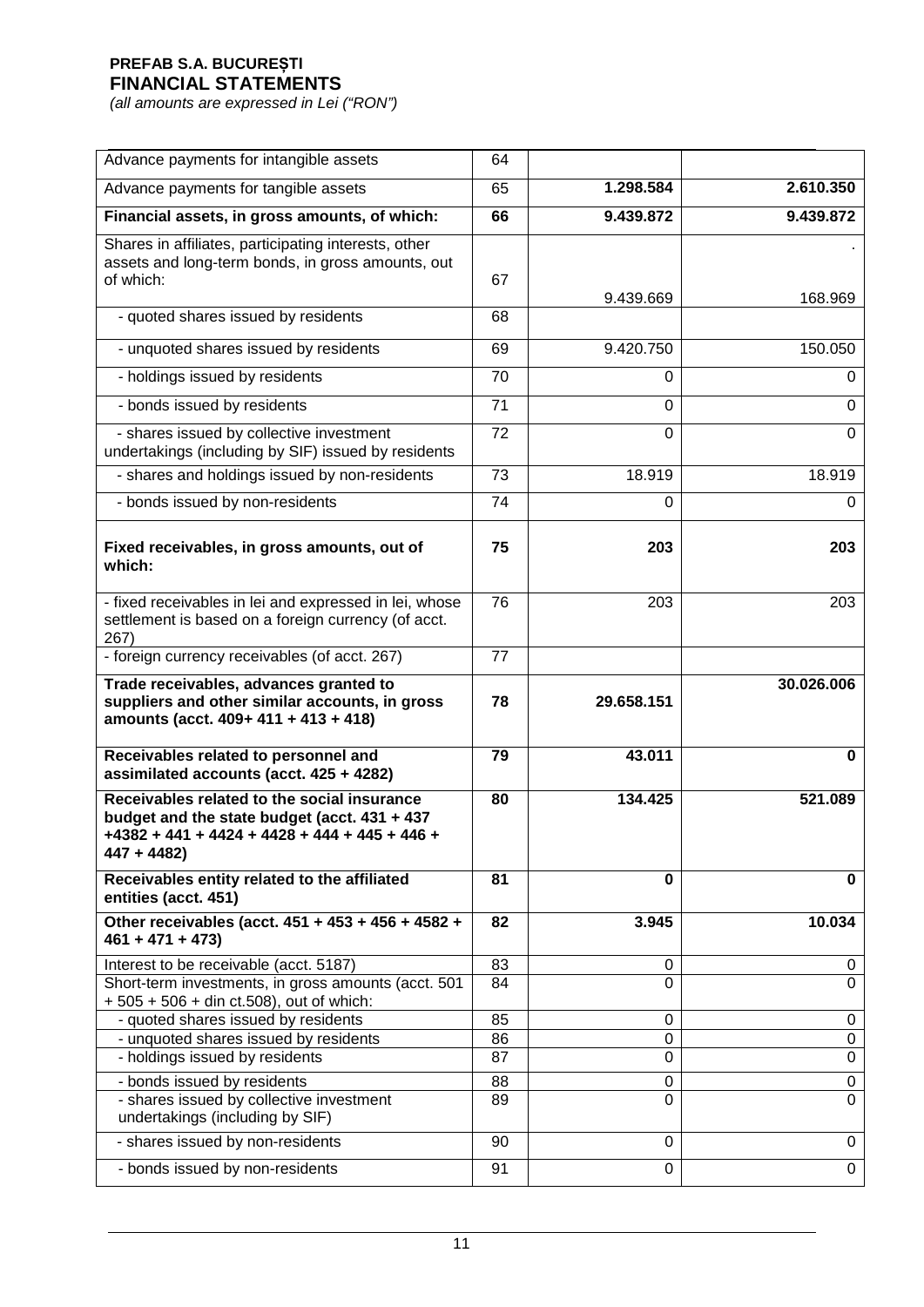| Other amounts receivable (acct. 5113 + 5114)                                                                               | 92  | $\Omega$       | $\mathbf 0$    |
|----------------------------------------------------------------------------------------------------------------------------|-----|----------------|----------------|
| Cash in lei and foreign currency, out of which                                                                             | 93  | 290            | 3.450          |
| - in lei (acct. 5311)                                                                                                      | 94  | 290            | 3.450          |
| - in foreign currency (acct. 5314)                                                                                         | 95  | 0              | 0              |
| Other current accounts at banks and credit,<br>out of which                                                                | 96  | 4.103.176      | 4.103.176      |
| - in lei (acct. 5121)                                                                                                      | 97  | 4.101.442      | 440.812        |
| - in foreign currency (acct. 5124)                                                                                         |     |                | 1.618          |
|                                                                                                                            | 98  | 1.734          |                |
| Other current accounts at banks and credit,<br>out of which                                                                | 99  | n              | 0              |
| - amounts in course of settlement, letters of credit<br>and other values receivable, in lei (acct. 5112 +<br>$5125 + 5411$ | 100 | 0              | $\Omega$       |
| - amounts in course of settlement, letters of credit<br>in foreign currency (acct. $5125 + 5412$ )                         | 101 | 0              | $\Omega$       |
|                                                                                                                            | 102 |                |                |
| Liabilities, of which:                                                                                                     |     | 46.734.362     | 42.647.131     |
| - Loans from bonds and interest, in gross<br>amounts (acct. 161 + 1681)                                                    | 103 | 0              | 0              |
| - in lei                                                                                                                   | 104 | $\Omega$       | 0              |
| - in foreign currency                                                                                                      | 105 | 0              | $\Omega$       |
| - Short-term domestic bank loans and interest<br>(acct. 5191 + 5192 + 5197 + from acct. 5198),<br>out of which:            | 106 | 24.150.000     | 20.551.947     |
| - in lei                                                                                                                   | 107 | 24.150.000     | 20.551.947     |
| - in foreign currency                                                                                                      | 108 | 0              | 0              |
| - Short-term foreign bank loans and interest (acct.<br>$5193 + 5194 + 5195 +$ from acct. 5198), out of<br>which:           | 109 | 0              | 0              |
| - in lei                                                                                                                   | 110 | 0              | 0              |
| - in foreign currency                                                                                                      | 111 | 0              | $\Omega$       |
| - Long-term bank loans and interest (acct.<br>1621 + 1622 + 1627 + from acct. 1682) out of<br>which:                       | 112 | 9.702.672      | 4.823.384      |
| - in lei                                                                                                                   | 113 | 9.702.672      | 4.823.384      |
| - in foreign currency                                                                                                      | 114 | 0              | 0              |
| - Long-term foreign loans (acct. 1623 + 1624 + 1625<br>+ from acct. 1682) (88+89)                                          | 115 | $\Omega$       | $\Omega$       |
| - in lei                                                                                                                   | 116 | $\Omega$       | 0              |
| - in foreign currency                                                                                                      | 117 | $\Omega$       | $\overline{0}$ |
| - Credits from the state treasury (acct. 1626 + from<br>acct. 1682)                                                        | 118 | 0              | $\Omega$       |
| - Other loans and related interests (acct. 166 +<br>$167 + 1685 + 1686 + 1687$                                             | 119 | $\bf{0}$       | $\mathbf 0$    |
| - in lei and expressed in lei, whose settlement is                                                                         | 120 | $\overline{0}$ | $\mathbf 0$    |
| based on a foreign currency                                                                                                |     |                |                |
| - in foreign currency                                                                                                      | 121 | $\Omega$       | 0              |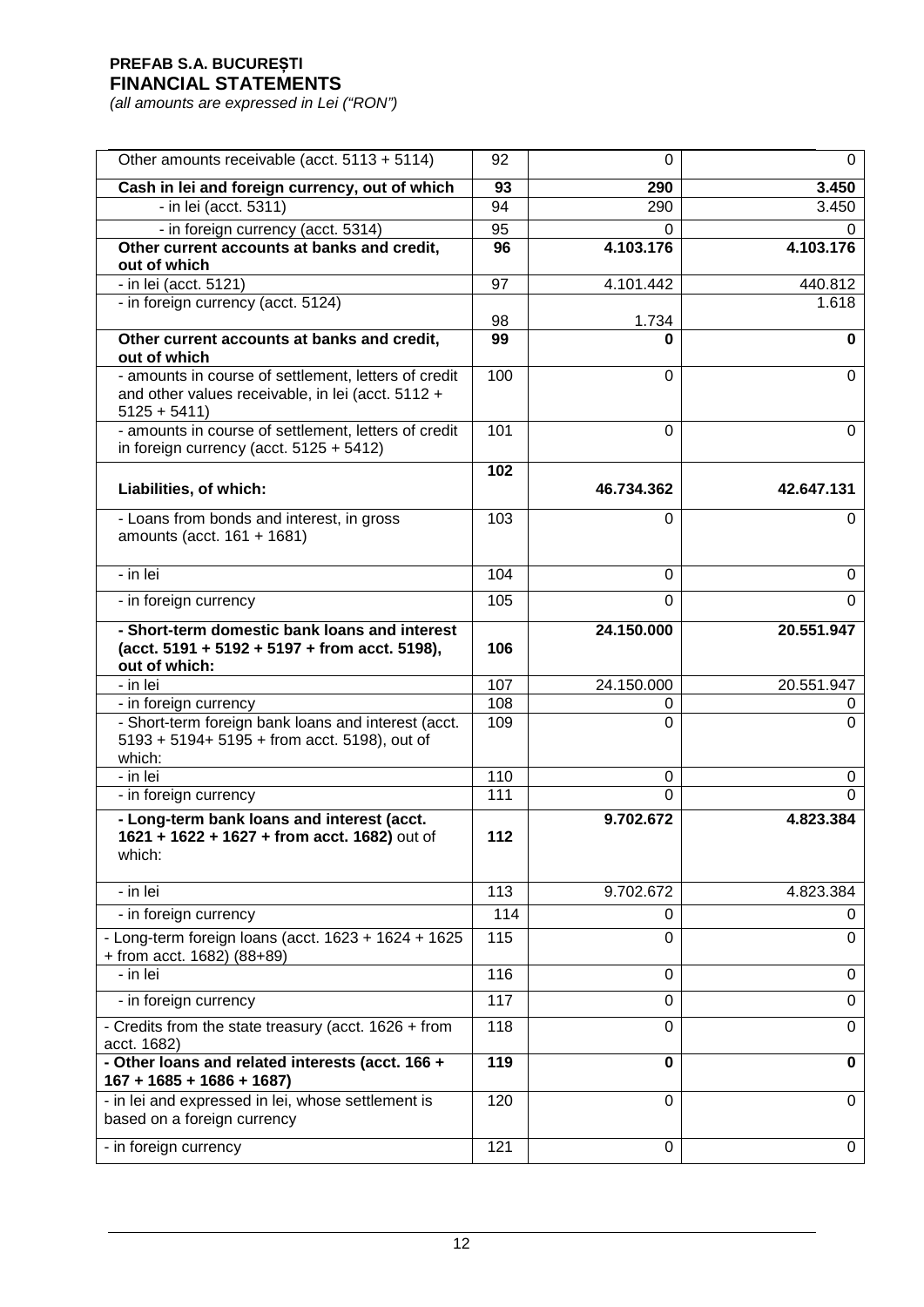*(all amounts are expressed in Lei ("RON")*

| - Trade payables, advances from customers and<br>other similar accounts in gross amounts (acct.<br>$401 + 403 + 404 + 405 + 408 + 419$     | $122$             | 9.485.248  | 15.335.259     |
|--------------------------------------------------------------------------------------------------------------------------------------------|-------------------|------------|----------------|
| - Debts related to staff and similar accounts<br>$(\text{acct. } 421 + 423 + 424 + 426 + 427 + 4281)$                                      | 123               | 1.100.644  | 1.022.218      |
| - Debt related to the social insurance budget and<br>state budget (acct. 431 + 437 + 4381 + 441 + 4423<br>$+4428 + 444 + 446 + 447 + 4481$ | 124               | 2.236.799  | 750.409        |
| - Liabilities of entity related to affiliate entities<br>(acct. 451)                                                                       | 125               | 0          | O              |
| - Amounts due to shareholders/associates (acct.<br>455)                                                                                    | 126               | $\bf{0}$   | $\bf{0}$       |
| - Other liabilities (acct. 451 + 453 + 455 + 456 +<br>$457 + 4581 + 462 + 472 + 473 + 269 + 509$                                           | $\overline{127}$  | 58.999     | 163.914        |
| - Interest payable (acct. 5186)                                                                                                            | 128               | 0          | U              |
| Capital subscribed and paid (acct. 1012) of                                                                                                | 129               | 24.266.709 | 24.266.709     |
| which,                                                                                                                                     |                   |            |                |
| - quoted shares                                                                                                                            | 130               | 24.266.709 | 24.266.709     |
| - unquoted shares                                                                                                                          | 131               |            |                |
| - holdings                                                                                                                                 | 132               |            |                |
| - capital subscribed and paid by non-residents (acct.<br>1012)                                                                             | 133               |            |                |
| Patents and licenses (of acct. 202)                                                                                                        | 134               |            |                |
| IX. Informations regarding the expenses with<br>contributors                                                                               | <b>Row</b><br>no. | 31.03.2021 | 31.03.2022     |
| A                                                                                                                                          | B                 | 1          | $\overline{2}$ |

Administrator, **Prepared by** 

**Signature Signature Stamp of unit**

**Surname and name Surname and name: BOITAN DANIELA MILUT PETRE MARIAN Position: Economic Director**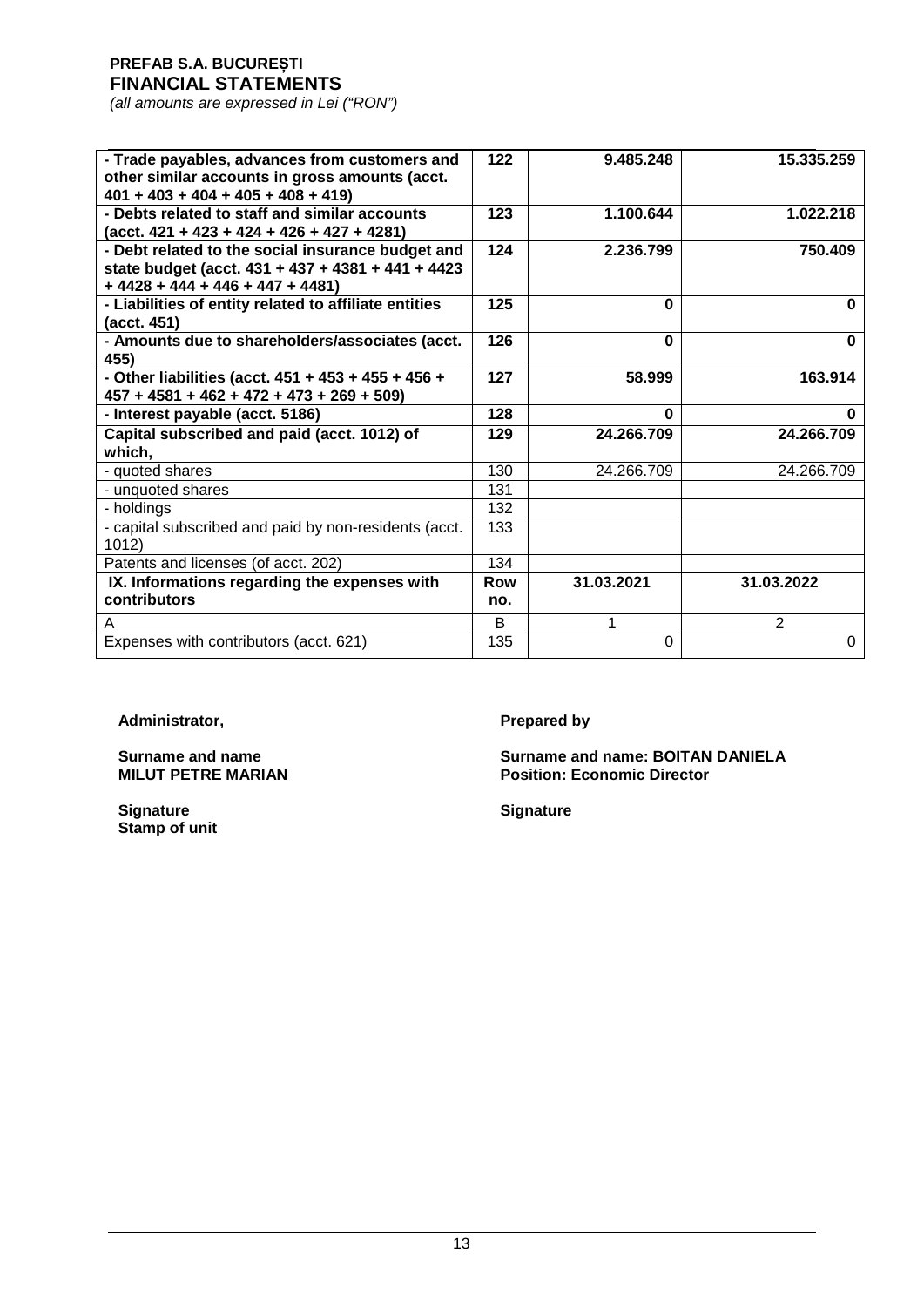# **Statement of the Board of Directors of PREFAB S.A.**

The Board of Directors of PREFAB S.A. hereby states that assumes responsibility for the preparation of the Financial Statements prepared on March 31, 2022.

 The Board of Directors of PREFAB S.A. confirms, in respect of the Financial Statements prepared on March 31, 2022, the following:

- a) The Financial Statements on March 31, 2022 are prepared in accordance with the International Financial Reporting Standards, as adopted by the European Union.
- b) The accounting policies used to prepare the Financial Statements from March 31, 2022 are in accordance with the applicable accounting regulations.
- c) The Financial Statements prepared on March 31, 2022 provides a true picture of the financial position, financial performance and other information about the business.
- d) The Company carries out its activity in continuity.

This statement is in accordance with the provisions of art. 30 of the Accounting Law no. 82/1991 republished.

# **Chairman of the Board of Directors,**

# **Eng. Milut Petre Marian**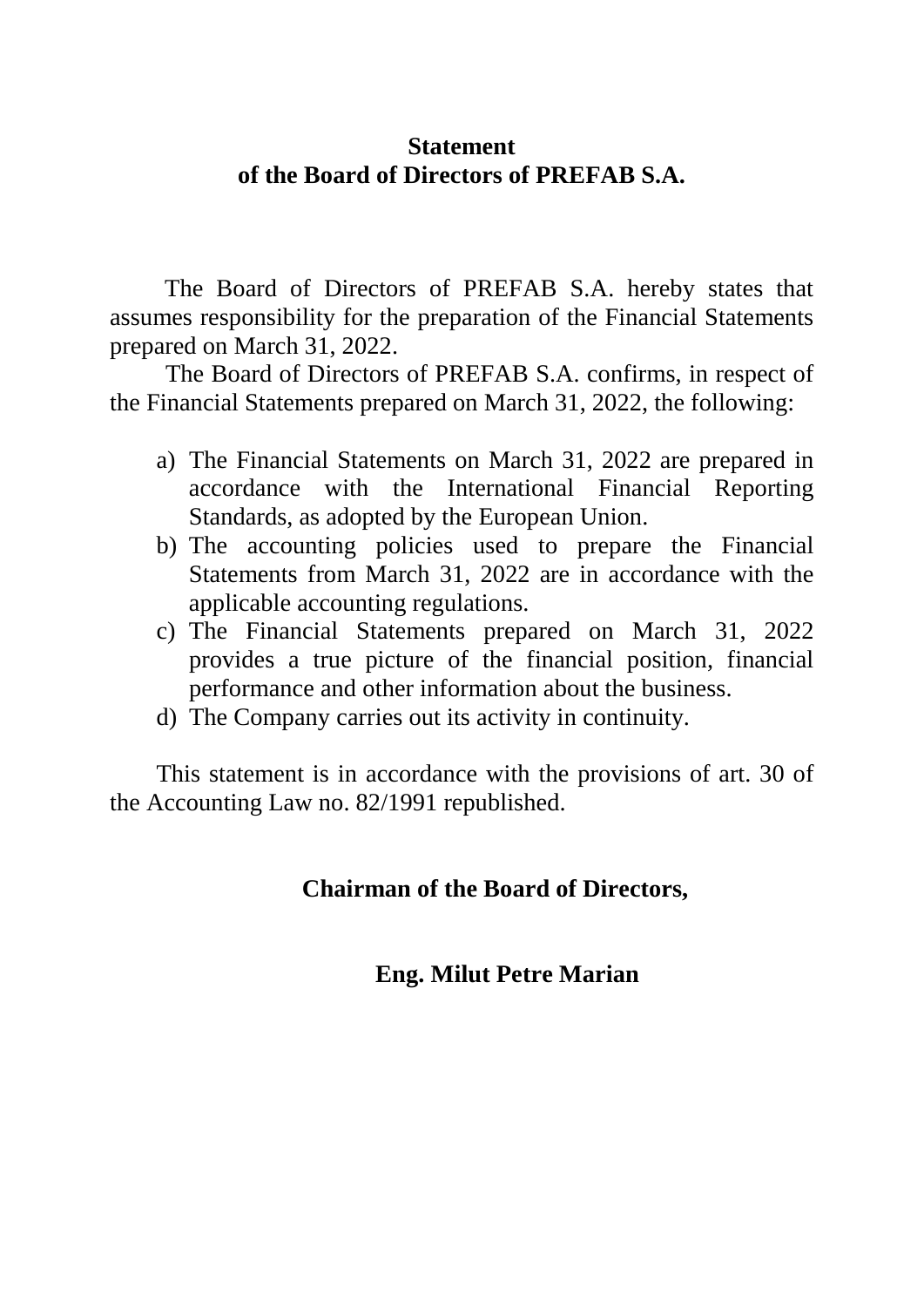# **STATUS OF CHANGES IN EQUITY for a period of 3 months ending on 31.03.2021**

|                                                                  | <b>Social</b><br>capital | <b>Share capital</b><br>adjustments<br>$(\text{act. } 1028)$ | Other equity<br>items<br>$(\text{act. } 1034)$ | Capital<br>premium | Own<br>shares    | <b>Reserves</b> | <b>Reported</b><br>and current<br>result | <b>Total</b>     |
|------------------------------------------------------------------|--------------------------|--------------------------------------------------------------|------------------------------------------------|--------------------|------------------|-----------------|------------------------------------------|------------------|
| <b>January 1, 2022</b>                                           | 24.266.709               | $\bf{0}$                                                     | (464.592)                                      | 14.305.342         | $\mathbf{0}$     | 158.598.630     | 19.851.547                               | 216.557.636      |
| Current overall result                                           | $\overline{0}$           | $\mathbf{0}$                                                 | $\overline{0}$                                 | $\mathbf{0}$       | $\boldsymbol{0}$ | $\overline{0}$  | $-540.471$                               | $-540.471$       |
| Allocations of legal reserve                                     | $\overline{0}$           | $\boldsymbol{0}$                                             | $\boldsymbol{0}$                               | $\overline{0}$     | $\boldsymbol{0}$ | $\mathbf{0}$    | $\overline{0}$                           | $\overline{0}$   |
| Allocations of other reserves                                    | $\overline{0}$           | $\mathbf{0}$                                                 | $\mathbf{0}$                                   | $\mathbf{0}$       | $\boldsymbol{0}$ | $\mathbf{0}$    | $\overline{0}$                           | $\boldsymbol{0}$ |
| Distribution of dividends                                        |                          |                                                              |                                                |                    |                  | $\mathbf{0}$    | $\overline{0}$                           | $\overline{0}$   |
| Increases in the reserve from<br>the revaluation of fixed assets | $\overline{0}$           | $\overline{0}$                                               | $\overline{0}$                                 | $\overline{0}$     | $\mathbf{0}$     | $\mathbf{0}$    | $\overline{0}$                           | $\overline{0}$   |
| Revaluation reserve transfer in<br>the reported result           | $\overline{0}$           | $\theta$                                                     | $\boldsymbol{0}$                               | $\mathbf{0}$       | $\boldsymbol{0}$ | $\overline{0}$  | $\overline{0}$                           | $\mathbf{0}$     |
| <b>March 31, 2022</b>                                            | 24.266.709               | $\bf{0}$                                                     | (464.592)                                      | 14.305.342         | $\bf{0}$         | 158.598.630     | 19.311.076                               | 216.017.165      |

Chairman of the Board of Directors,<br> **Exercise 2018** Economic Manager,<br> **Exercise 2018** Economic Manager,<br> **Exercise 2018** Economic Manager,<br> **Exercise 2018** Economic Manager, **Eng. Milut Petre Marian**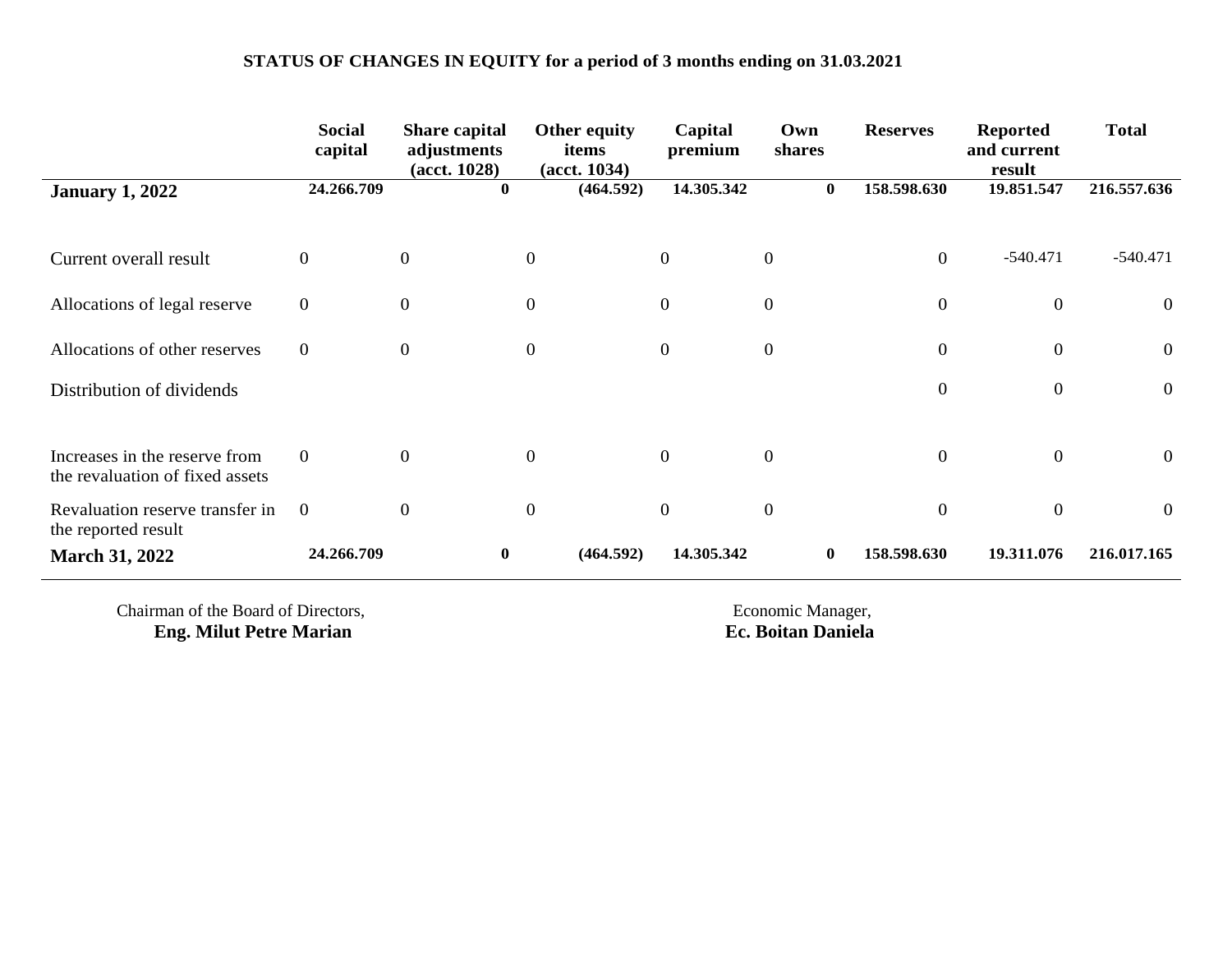#### **STATEMENT OF CASH FLOWS Indirect method**

| Item name                                                  | 31.03.2021       | 31.03.2022       |
|------------------------------------------------------------|------------------|------------------|
|                                                            |                  |                  |
| <b>Cash flows from operating activities:</b>               |                  |                  |
| Net profit before tax                                      | 3.741.939        | $-540.471$       |
| Adjustments for:                                           |                  |                  |
| Depreciation and value adjustments related to tangible and |                  |                  |
| intangible assets                                          | 2.337.321        | 2.359.601        |
|                                                            |                  |                  |
| Value adjustments reversed during the year                 | $\boldsymbol{0}$ | $\boldsymbol{0}$ |
|                                                            |                  |                  |
| Subsidies - variation                                      | $-126.199$       | $-126.198$       |
| Interest expenses and other financial expenses             | 365.963          | 218.612          |
| Interest income and other financial income                 | $-26.535$        | $-1.349$         |
| Loss/(profit) from the sale of tangible assets             | $\theta$         | 0                |
| Profit tax paid                                            | $-516.260$       | 0                |
| Operating profit before changes in working capital         |                  |                  |
| Decrease/increase of commercial and other receivables      | 763.550          | 452.606          |
| Decrease/increase of stocks                                | $-2.499.525$     | -530.709         |
| Decrease/increase of commercial and other debts            | 2.613.839        | $-5.614.630$     |
|                                                            |                  |                  |
| Net cash from operating activities                         | 6.653.993        | $-3.782.538$     |
|                                                            |                  |                  |
| Cash flows from investment activities:                     |                  |                  |
| Payments for the acquisition of tangible and intangible    |                  |                  |
| assets                                                     | $-274.175$       | $-124.523$       |
| Proceeds from the sale of tangible and intangible assets   | 0                |                  |
| Interest received                                          | 26.535           | 1.349            |
|                                                            |                  |                  |
| Net cash from investment activities                        | $-247.640$       | $-123.174$       |
| Cash flows from financing activities:                      |                  |                  |
| Loans received                                             | 13.265.000       | 33.314.813       |
| Loan repayments                                            | $-15.998.712$    | -29.260.819      |
| Interest paid                                              | $-322.839$       | $-218.612$       |
| Net cash flow from financing activities                    | $-3.056.551$     | 3.835.382        |
| Net increase/decrease in cash and cash equivalents         | 3.349.802        | $-70.328$        |
| Cash and cash equivalents at the beginning of the          |                  |                  |
| financial year                                             | 753.664          | 516.208          |
| Cash and cash equivalents at the end of the financial      |                  |                  |
| year                                                       | 4.103.466        | 445.880          |

**Chairman of the Board of Directors, Economic Director,<br>
Economic Director, Eng. Milut Petre Marian banicla Eng. Milut Petre Marian**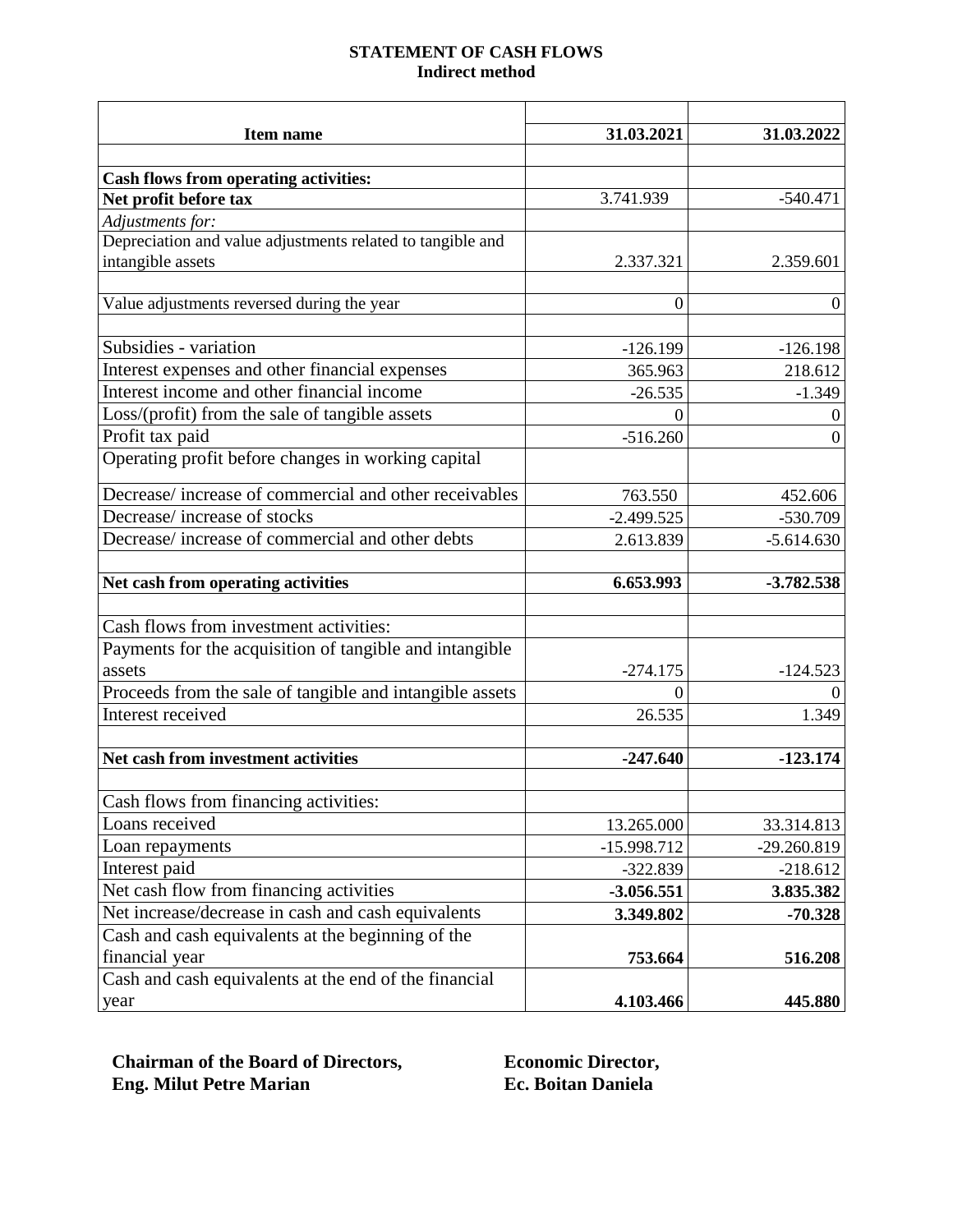#### **EXPLANATORY NOTES to the interim individual situations prepared on 31.03.2022**

Russia's invasion of Ukraine on 24 February 2022 has triggered a war in Europe that threatens the entire world order. The conflict has caused an inflationary shock that has manifested itself strongly in all sectors of the national economy on the supply side of natural gas, oil-fuel, industrial raw materials causing price increases and bottlenecks in production chains, already affected by the COVID-19 pandemic.

The decrease in the supply of raw materials and energy products and, on the other hand, the increase in prices and the decrease in the purchasing power of consumers caused the reduction of the company's production activity in the first quarter of 2022.

The health crisis caused by COVID-19, has in turn influenced the economic environment in the last two years, having multiple negative implications for its functioning.

In these special conditions, which the economic environment has never experienced before, the company has paid increased attention to its activities and has acted prudently in its management.

At present the most worrying phenomenon is the increase in inflation, which is causing a decrease in demand in the building materials market due to the decrease in purchasing power and the orientation towards existing products by consumers.

Under these conditions, on 31 March 2022 compared to the same period in 2021, there is a bottleneck in the building materials market due to the decrease in purchasing power, and in the market for precast reinforced and prestressed concrete, electrical poles, highway elements, prefabricated parts for hypermarkets or supermarkets, beams for road bridges, the cause is the lack of large projects for national infrastructure and skilled labour, the market remains at a low level due to financial bottlenecks in national investment.

The economic climate is still characterized by excessive and changing taxation, with the risk of increasing taxes and duties to finance public expenditure, cumbersome legislation, excessive bureaucracy in obtaining the necessary permits and authorizations for operations, currency risk with influence on the price of some raw materials and materials.

The turnover registered as of 31.03.2022 is up by 1.22% compared to that registered as of 31.03.2021, the increase in this indicator being due to the increase in sales prices.

The operating result recorded a depreciation on 31.03.2022, -323.208 lei, compared to 4.081.267 lei, recorded on 31.03.2021, the decrease being due to the current economic context of reduction of activity.

The financial result recorded on 31.03.2022 is -217.263 lei, compared to -339.328 lei recorded in the same period of 2021, a decrease due to bank loan repayments made in this period, as the interest rate curve is increasing.

The value of fixed assets decreased by 0.86 %, from 207,794,752 lei (31.12.2021) to 206,010,976 lei (31.03.2022), a decrease due to depreciation of land and buildings, technical installations and machinery, other installations, equipment and furniture.

The value of current assets and other assets increased by 0.01 %, from 56,532,853 lei (31.12.2021) to 56,540,628 lei (31.03.2022), while net current assets increased to 18,676,678 lei compared to 17,903,345 lei as of 31.12.2021.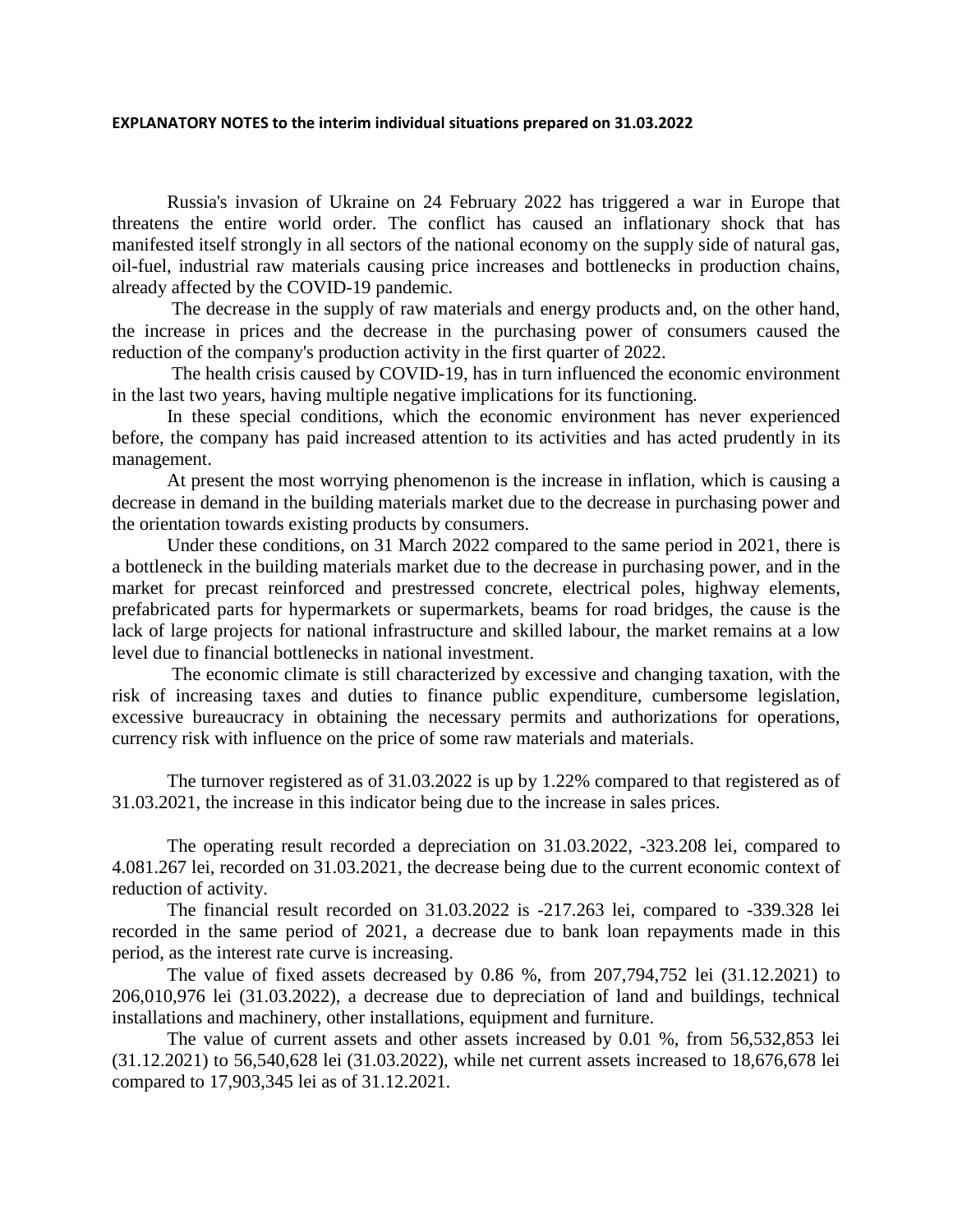Total liabilities remain in the same range of values, recording a decrease of 2.54%, from 43,756,463 lei (31.12.2021) to 42,647,131 lei (31.03.2022).

As of 31.03.2022, total income of 20,929,733 lei was realised, representing 89.13% of the income realised in the same period of 2021 and total expenditure of 21,470,204 lei, representing 108.75% of the expenditure realised in the same period of 2021. Under these conditions the gross result is (540,471) lei, a significant loss, depreciation compared to the results recorded in the same period of 2021.

During 2022 no significant mergers or reorganizations of the company were made and no main assets of the company were sold.

#### **Analysis of the Company's business**

#### **Present and analyze events or factors of uncertainty that affects or could affect the company's liquidity, compared to the same period of the last year.**

 During 2022, there were various risks, but they were predictable and properly managed by the management of the company, situation that has generated no substantial additional costs.

The company is exposed to the following risks:

- Credit risk
- Liquidity risk
- Market risk
- Currency risk
- Operational risk
- Risk related to balancing cost
- Tax risk
- Medical risks

# **Credit risk**

The credit risk is the risk that the Company incurs a financial loss due to a non-fulfillment of contractual obligations by a customer or counterparty to a financial instrument and this risk mainly result from the trade receivables.

The Company's exposure to credit risk is influenced mainly by the individual characteristics of each customer and of the country in which it operates. Most clients of Company operates in Romania.

The main financial instruments used by the Company of which arise risks relating to financial instruments, are:

- Trade receivables and other receivables
- Cash and cash equivalents
- Investments in equity affiliates, classified according to IAS 39 in "financial assets available for sale"
- Trade liabilities and other liabilities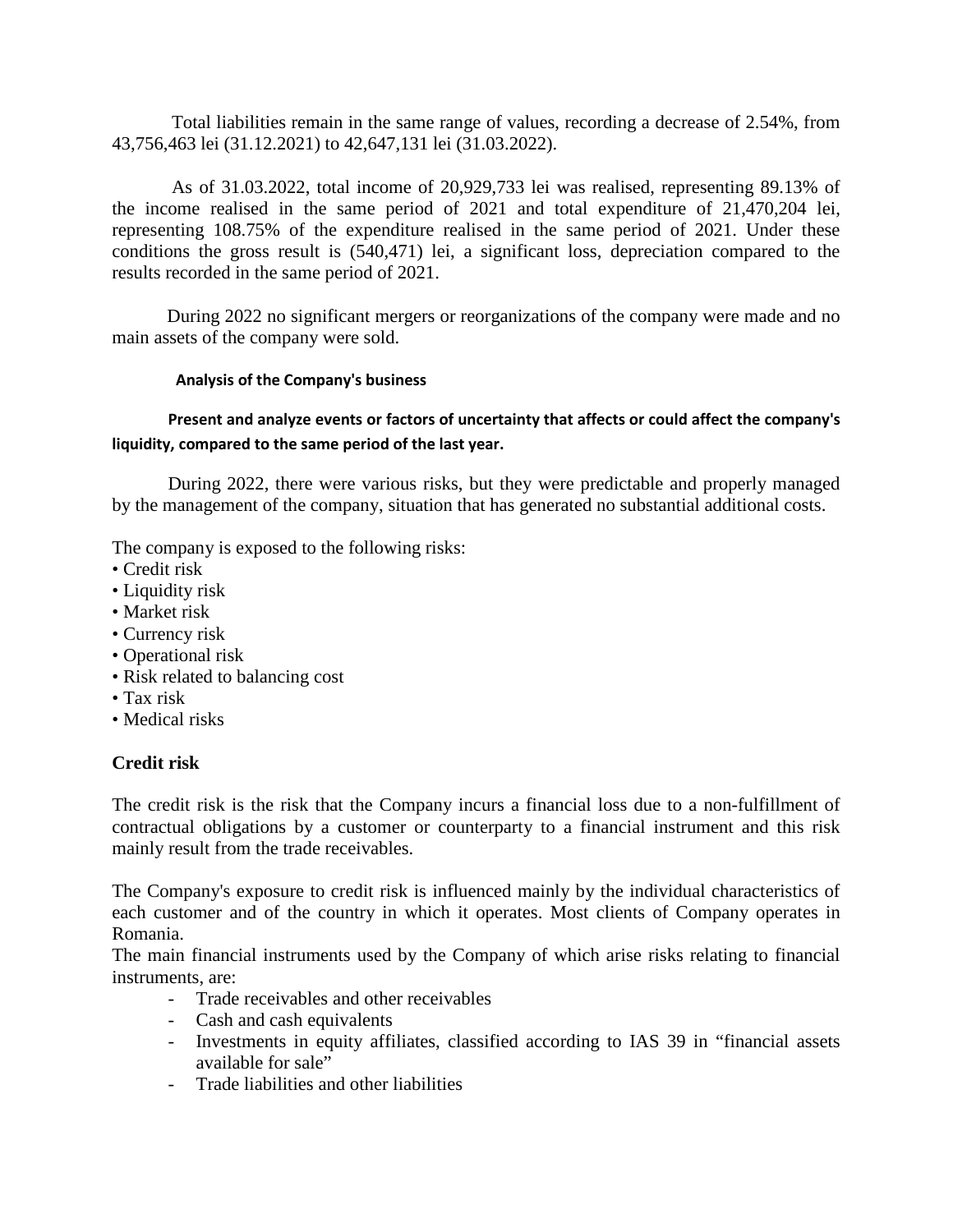#### **Liquidity risk**

The liquidity risk is the risk that the Company may encounter difficulties in fulfilling the obligations related to liabilities that are settled in cash or in another financial asset transfer. The Company's approach on liquidity risk is to ensure, to the extent possible, that it always hold sufficient liquidity to meet the liabilities when they become due, both under normal conditions and under stress, without incurring unacceptable losses or jeopardizing the Company's reputation.

The Company has committed long-term loans.

To counteract this risk factor, the Company has applied restrictive policies of delivery of products to uncertain customers. An important role was played by the Company's policy to require in some cases the payment in advance of the products delivered and a careful selection of new customers depending on their creditworthiness and financial discipline. There was requested guarantees for delivery contracts and tried to reduce the number of days of claims payment by customers of Company established by contract. There were extended the warranty contracts with mortgage in favor of banks with whom we have open credit lines and letters of guarantee so that we can pay our obligations in the event of a cash shortages.

#### **Market risk**

The market risk is the risk that market prices variation, such as exchange rate, interest rates and market demand reduction, to affect the Company's revenues.

Market risk - instability in the sale market for building materials, characterized by a significant drop in demand, a prevent risk through market research and marketing policies. The risk of price volatility in electricity, gas, metals, diesel was prevented by finding new suppliers or renegotiating the contracts with the traditional suppliers.

#### **Exposure to interest rate risk**

The Company's exposure to the risk of interest rate changes refers mainly to variable interest bearing loans that the Company has for long-term.

#### **Interest rate risk management**

In order to manage the interest rate risk, the Company's liabilities are analyzed in terms of fixed and variable debt, of currencies and maturities.

#### **Currency risk**

The Company has transactions and loans in other currency than the functional currency (RON). The transactions made in foreign currencies are converted into Lei on the rate of exchange ruling at the transaction date.

The foreign exchange rate variations risk generally was prevented by an appropriate management, in the conditions of this economic crisis.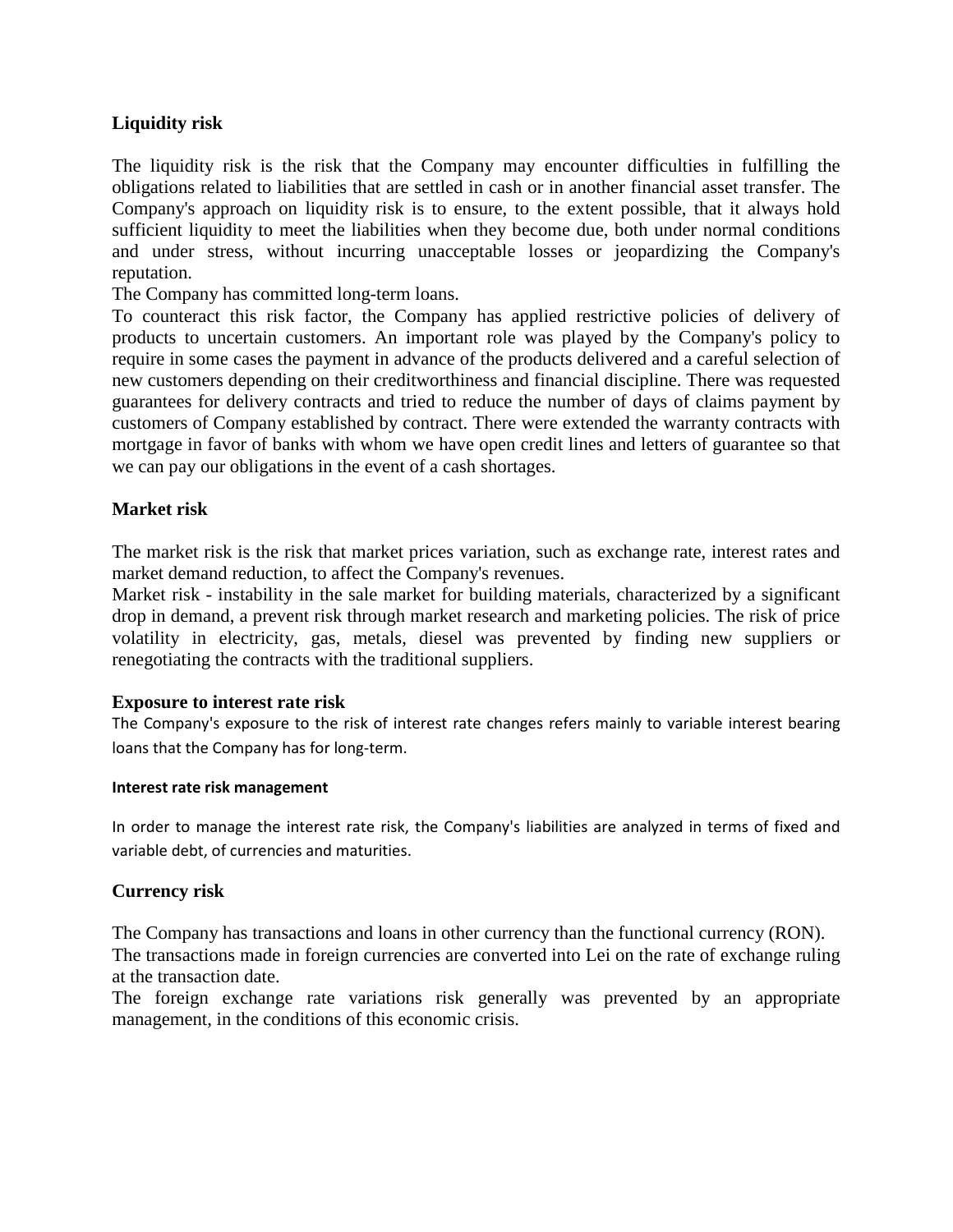#### **Operational risk**

The operational risk is the risk of direct or indirect loss from a range of causes associated to the processes, staff, technology and infrastructure of Company and from external factors, other than the credit, the market and the liquidity risk, such as those arising from legal and regulatory requirements and the generally accepted standards regarding the organizational behavior. The Company is exposed to the risk of disasters too. In these conditions, the Company acted towards concluding insurance policies to protect against disasters the company assets.

The operational risks come from all the Company's operations. The main responsibility of developing and implementing controls related to operational risk turns to the entity's management. The responsibility is supported by the Company's development of general standards of operational risk management in the following areas:

- Requirements of separation of duties
- Alignment with legal and regulatory requirements
- Documentation of controls and procedures
- Requirements for periodic review of operational risk to which the Company is exposed and the adequacy of controls and procedures to prevent the risks identified
- Requirements for reporting the operational losses and proposals to remedy the causes that generated them
- Develop some business continuity plans
- Development and professional training
- Setting ethical standards
- Preventing the risk of litigation, including the insurance, where applicable
- Minimizing the risks, including the efficient use of insurance, where appropriate

#### **Risk related to balancing cost**

This risk is specific to the activity on the production and sale of electricity and it is generated by any unrealistic forecasting of quantities and delivery hourly volumes of electricity supply which may impact the financial situation by occurrence of additional costs for balancing. It is estimated that this risk is reduced due to the forecasting activity carried out by the special department of the entity.

# **Tax risk**

From January 1, 2007, following the accession of Romania to the European Union, the Company had to obey the EU regulations and consequently, it was prepared for the implementation of the changes bring by the European legislation.

The Company has implemented these changes, but the way of their implementation remains open to tax audit for 5 years or even 7 years, starting with the financial year 2009.

The interpretation of texts and the practical implementation of the procedures of new applicable tax regulation harmonized with the European legislation, may vary from entity to entity and there is a risk that in some cases, the tax authorities could take a different position from that of the Company. It is possible that the Company continue to be subject to tax audits in so far as new tax rules are issued.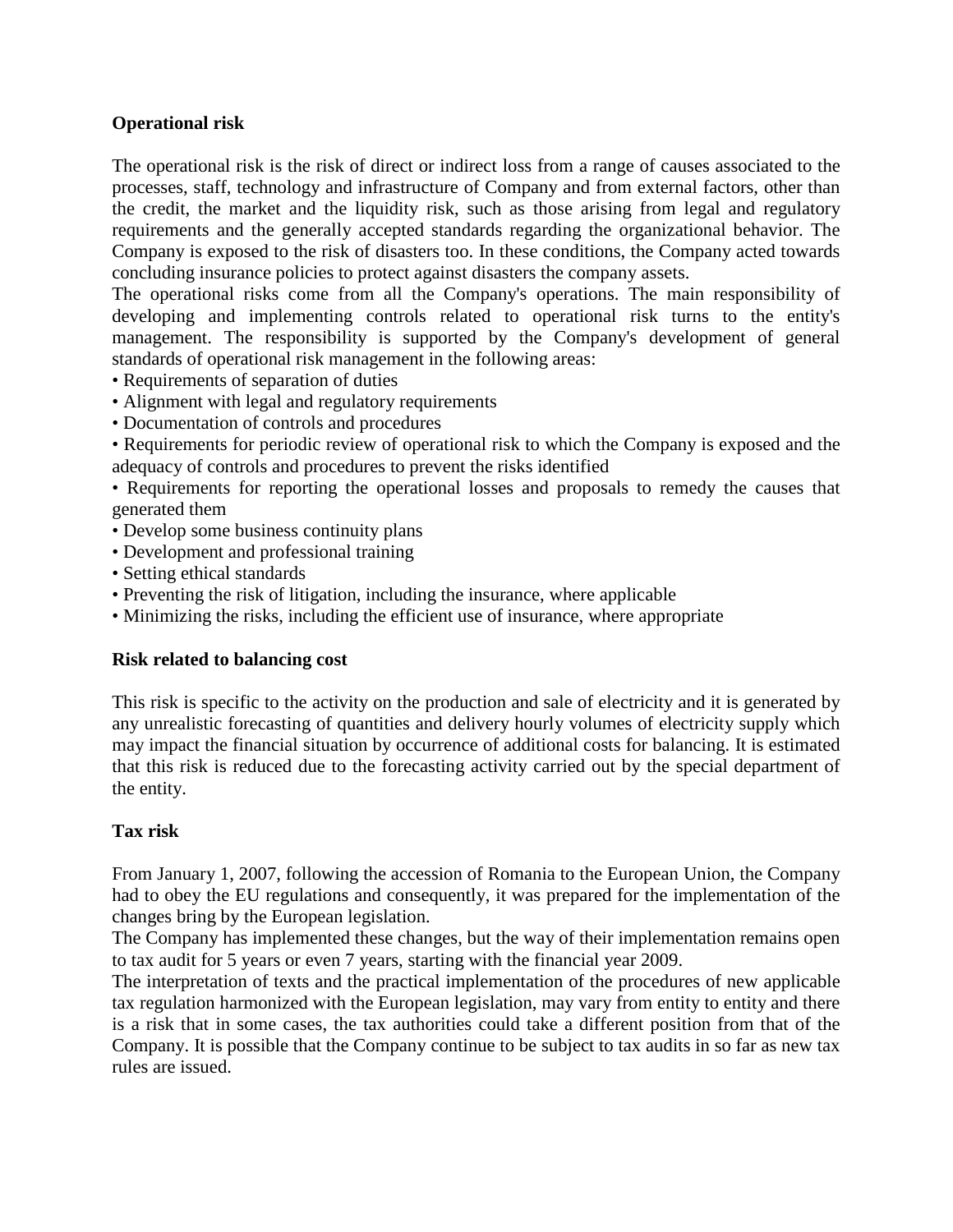#### **Medical risks**

The globalization of the infection with the new coronavirus COVID 19 causes negative effects such as:

- slowing down the supply activity;
- postponement/ decrease of sales;
- possible cases of staff illness or the childcare leave.

In the Company protective materials were distributed to employees consisting of gloves and masks, measures were taken to comply with hygiene and disinfection rules to prevent infection, procedures were established and specific measures were taken regarding the interaction between employees, between employees and collaborators, perimeters were established for the movement of personnel and vehicles, measures were taken regarding the limitation of entrances to the company in compliance with the schedules and hygiene norms, measures were taken regarding the transport of employees at and from work, and where possible, certain categories of nonproductive staff have been chosen to work from home. The procedures and measures were displayed and were visible to all employees. Measures were taken to comply with the provisions of the military ordinances issued by the authorities during this period.

The major risk in case of infection with COVID 19 is to stop the production process and the entry of staff in isolation and quarantine, with serious consequences for the company's activity. At this time we cannot estimate the economic impact of this pandemic.

In the first 3 months of the year the company registered an approximately normal operation (including based on the stock of raw materials and products), but if the situation of infections at national and global level will escalate, with all the resulting repercussions (closure of businesses and stores, closure borders, the effects on the operation of the company could be amplified.

In February 2022, global geopolitical tensions escalated significantly following military interventions in Ukraine by the Russian Federation. As a result of these escalations, economic uncertainties in the energy and capital markets have increased, with global energy prices expected to be highly volatile in the foreseeable future. At the date of this report, management cannot reliably estimate the effects on the company's financial outlook and cannot rule out negative consequences for the business, operations and financial condition. Management believes that it is taking all necessary measures to support the sustainability and growth of the company's business in the current circumstances and that the professional reasoning in these financial statements remains adequate. The risks are as presented above.

#### **The risk of war**

If the situation of the armed conflict in Ukraine escalates there is a risk of partial or total cessation of activity, rampant inflation, reduced trade and investment, increased taxation and bank interest, there may be material destruction and loss of life.

# **Present and analyze the effects of capital expenditures, current or anticipated on the company compared to the same period of the last year.**

According to the Investment Program, equipment and means of transport have been purchased and will be purchased, in order to improve the commercial activity, the working microclimate, the automation of technological processes will continue, aspects that will determine the increase of labor productivity implicitly of the company's economic result.